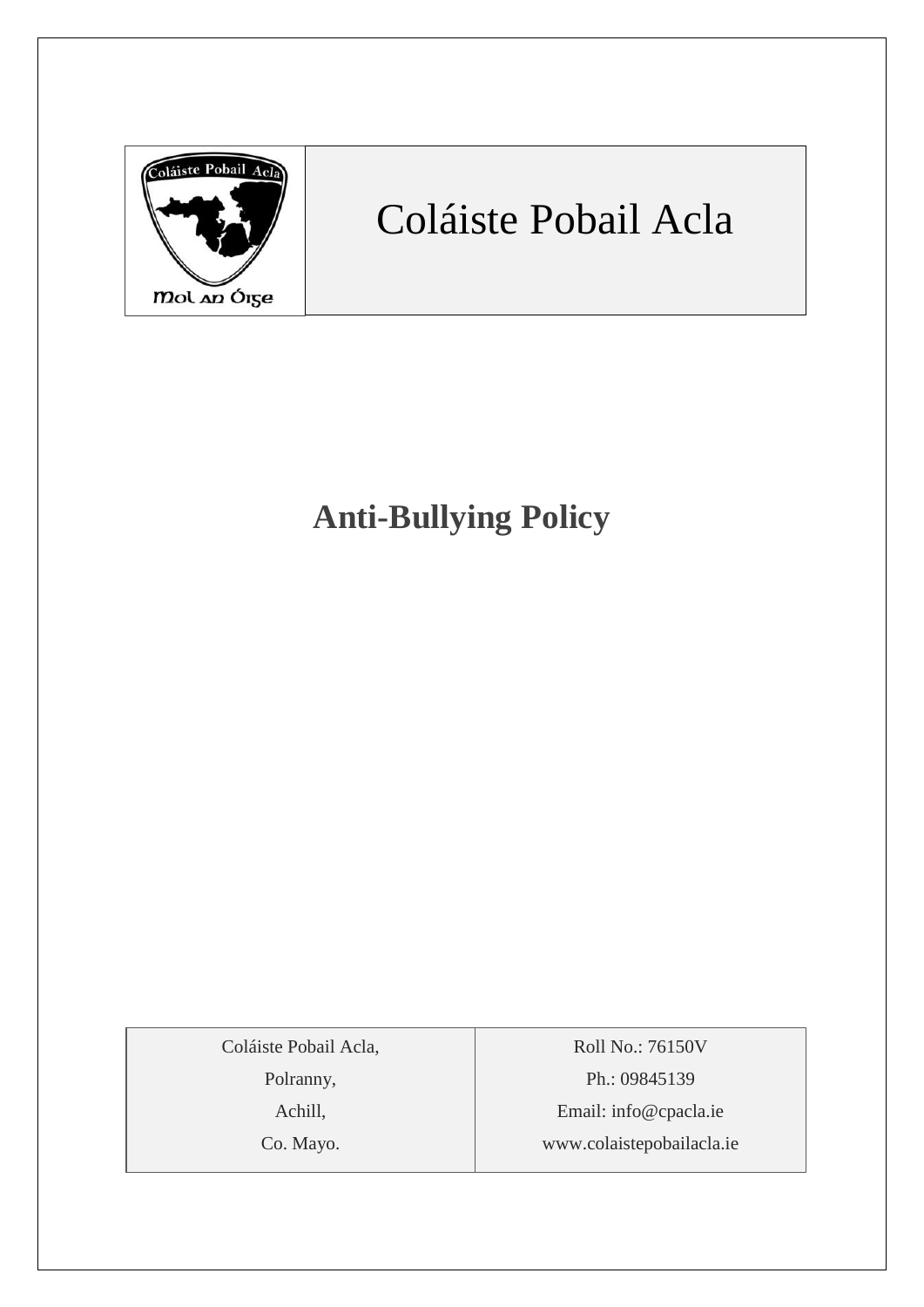## **Contents**

**Introduction**

**Rationale**

- **Policy Aims**
- **Scope of the Policy**
- **Section 1 - Background**
- **Section 2 – General Principles**
- **Section 3 – Definition of Bullying**
- **Section 4 – Reporting / Investigating Bullying**

### **Section 5 – Anti-Bullying Culture**

- 5.1. Strategies
- 5.2. Education Strategies in the ASC Unit
- 5.3. Prevention Strategies

#### **Section 6 - Procedures**

- 6.1. Procedures for Investigating & Dealing with Bullying Behaviour
- 6.2. Procedures for Recording Bullying Behaviour
- 6.3. Interventions
- 6.4. Bullying as Part of a Continuum of Behaviour
- 6.5. Referral of Serious Cases

#### **Section 7 – Support Structures**

- 7.1. Supports for Students Affected by Bullying
- 7.2. Supports for Students Involved in Bullying Behaviour
- 7.3. Supports for Students that Observe Bullying Behaviour
- 7.4. Supports for Staff

#### **Section 8 – Preventative Measures**

- 8.1. Supervision and Monitoring of Pupils
- 8.2. Ongoing Evaluation of the Effectiveness of the Anti-Bullying Policy
- 8.3. Prevention of Harassment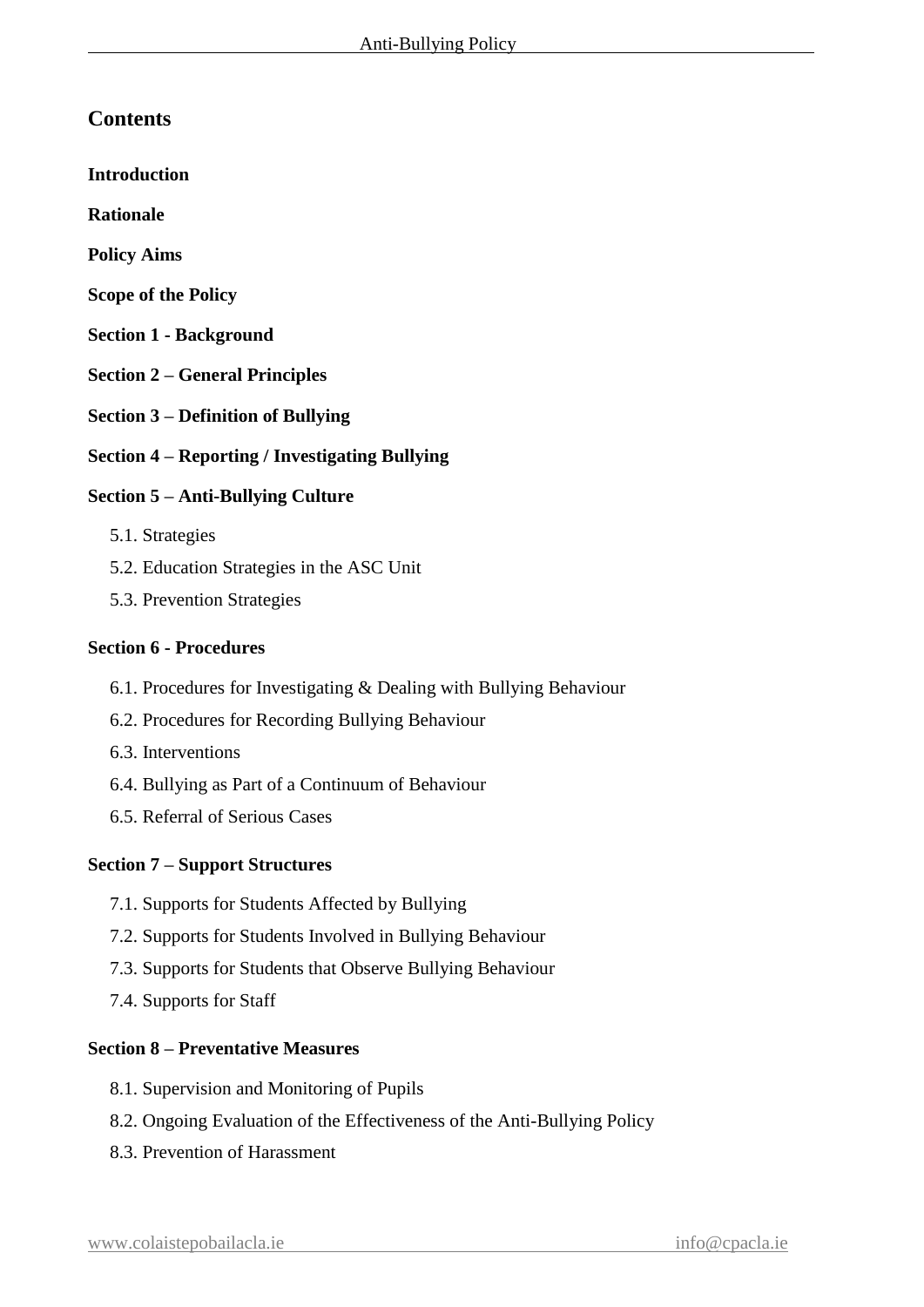#### **Section 9 – Anti-Cyber Bullying**

- 9.1. Overview
- 9.2. Definition of Cyber-Bullying
- 9.3. Types of Behaviour Involved
- 9.4. Prevention and Response

#### **Section 10 - Sanctions**

#### **Links with other School Policies**

#### **Declaration**

#### **Appendices**

- Appendix 1: Definition and Types of Bullying
- Appendix 2: Impact and Indicators of Bullying Behaviour
- Appendix 3: Characteristics Associated with Bullying
- Appendix 4: Opportunities for Education in the Curriculum Content of the School
- Appendix 5: DES Circular 23/2010
- Appendix 6: Key Elements of a Positive School Culture & Climate
- Appendix 7: Template used by the Relevant Teacher for Gathering Information on Reported

Bullying Behaviour

- Appendix 8: Template for Recording Bullying Behaviour
- Appendix 9: Existing Supports for Schools in their Efforts to Prevent and Manage Bullying
- (from: Action Plan on Bullying 2013)
- Appendix 10 Abbreviations and Acronyms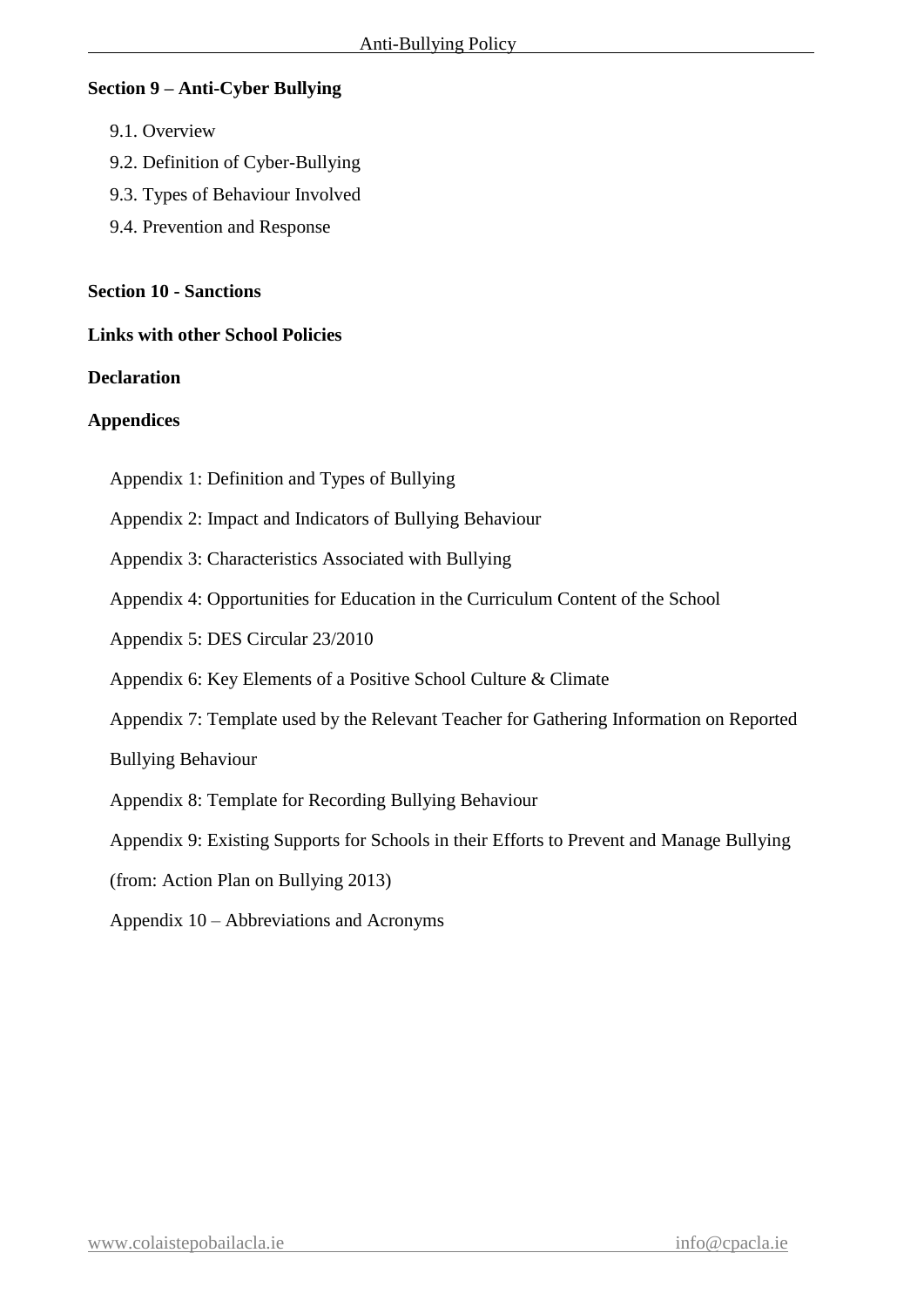## **Introduction**

The mission of Coláiste Pobail Acla is to provide an appropriate education for all its students in a stable, secure learning environment. Bullying behaviour undermines and dilutes the quality of education. Research shows that bullying can have short and long-term effects on the physical and mental well-being of pupils, on engagement with school, on self-confidence and on the ability to pursue ambitions and interests.

School-based bullying can be positively and firmly addressed through a range of school-based measures and strategies through which all members of the school community are enabled to act effectively in dealing with this behaviour. While it is recognised that home and societal factors play a substantial role both in the cause and in the prevention of bullying, the role of the school in preventative work is also crucial and should not be underestimated. School-based initiatives can either reinforce positive efforts or help counteract unsuccessful attempts of Parents/Guardians to change unacceptable behaviour. Parents/Guardians and pupils have a particularly important role and responsibility in helping the school to prevent and address school-based bullying behaviour and to deal with any negative impact within school of bullying behaviour that occurs elsewhere.

In this document, any reference to Parent(s) can be taken to refer also to Guardian(s) where applicable.

## **Rationale**

- 1. Under the Education (Welfare) Act, 2000 all schools are required to have in place a Code of Behaviour. The Act requires that this code must be prepared in accordance with guidelines issued by the National Educational Welfare Board (NEWB). The NEWB's publication, Developing a Code of Behaviour: Guidelines for Schools was issued to schools in 2008.
- 2. In accordance with the Education (Welfare) Act, 2000 and the guidelines issued by the NEWB, all schools are required to have an Anti-Bullying Policy within the framework of their overall Code of Behaviour.
- 3. The DES issued Anti-Bullying Procedures for Primary and Post-Primary Schools 2013 to give direction and guidance to school authorities and school personnel in preventing and tackling school-based bullying behaviour amongst its pupils and in dealing with any negative impact within school of bullying behaviour that occurs elsewhere
- 4. DES Circular 45/2013 required schools to have anti-bullying procedures in place by the end of the second term of the 2013/2014 school year that are fully compliant with the requirements of the procedures named in No. 3 above.
- 5. The following also place requirements on schools in relation to bullying:
	- Education Act 1998
	- Safety, Health, Welfare at Work Act 2005
	- Children First: National Guidance for the Protection and Welfare of Children 2011
	- Equality Status Acts
	- Employment Equality Acts 1998 2008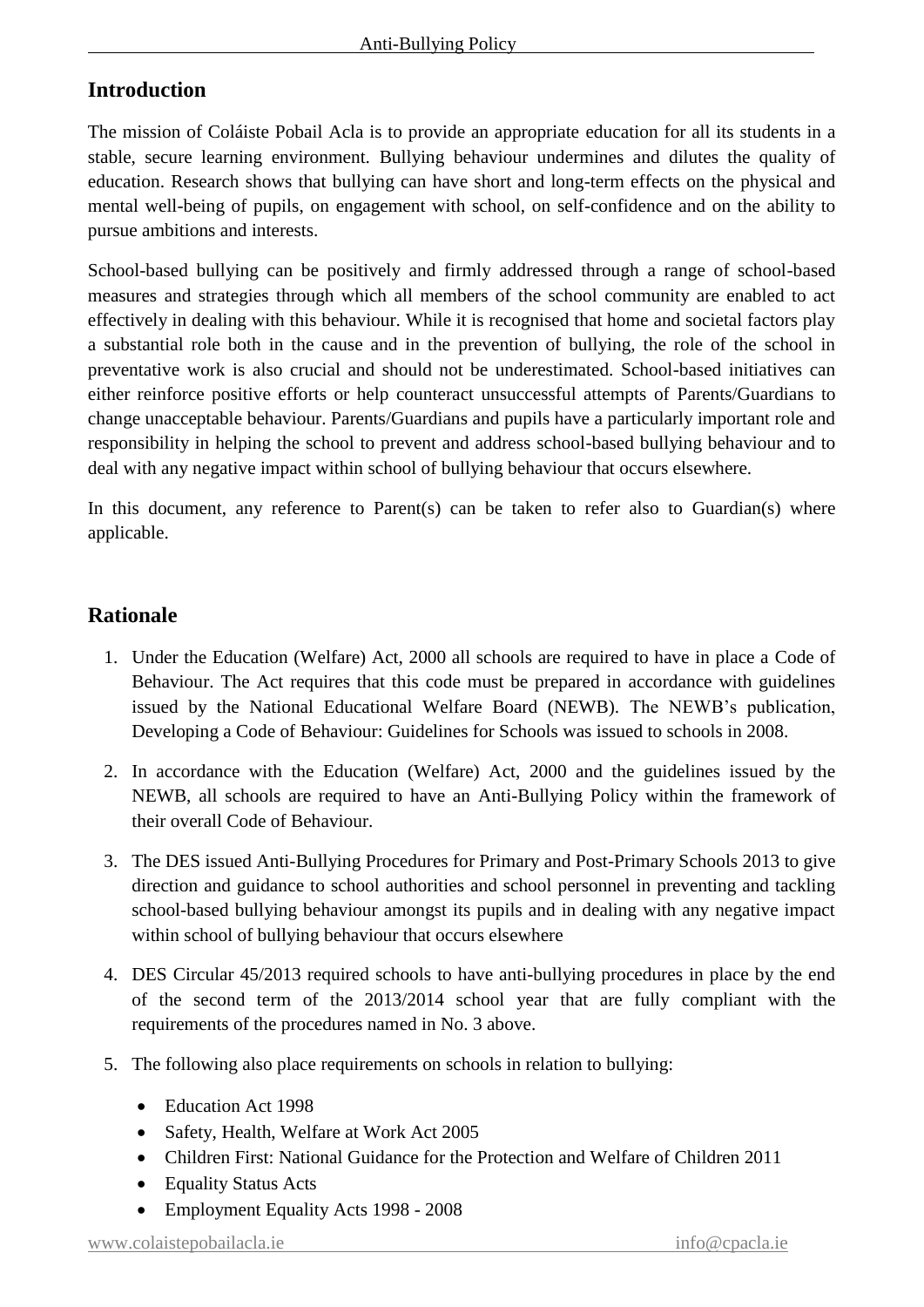## **Policy Aims**

- 1. To create a positive school culture and climate that is inclusive and welcoming of difference.
- 2. To create a school climate which is open, supportive and encourages pupils to disclose and discuss bullying behaviour.
- 3. To raise awareness amongst the entire school community (including school management, teachers, pupils, Parents/Guardians, volunteers, etc.) that bullying is unacceptable behaviour.
- 4. To ensure comprehensive supervision and monitoring through which all aspects of school activity are kept under observation.
- 5. To provide procedures for investigating and dealing with bullying behaviour.
- 6. To provide procedures for noting and reporting bullying behaviour.
- 7. To develop a programme of support for those affected by bullying behaviour and for those involved in bullying behaviour.
- 8. To work with and through the various local agencies in countering all forms of bullying and anti-social behaviour.
- 9. To facilitate ongoing evaluation of the effectiveness of the school's Anti-Bullying Policy.
- 10. To make Students, staff and Parents/Guardians aware of cyberbullying and its effects.
- 11. To enable members of the school community to deal with cyberbullying in school or within the school community.
- 12. To create a school ethos which encourages students to disclose and discuss incidents of cyberbullying behaviour.
- 13. To raise awareness of cyberbullying as an unacceptable form of behaviour.
- 14. To develop procedures for reporting and recording incidents of cyberbullying behaviour.
- 15. To develop procedures for investigating and dealing with incidents of cyberbullying behaviour.

## **Scope of the Policy**

- 1. This policy applies, where relevant, to the following members of the school community:
	- Students
	- All school staff
	- Parents/Guardians
	- Board of Management members
- 2. The measures apply to all aspects of school life including in school, in the grounds of the school, activities away from the school, and on the journey to and from school.
- 3. The policy embraces, as appropriate, those members of the wider community who come directly in daily contact with school pupils e.g. school bus drivers, local shopkeepers, etc. could be encouraged to play a positive role in assisting the school to counter bullying behaviour by reporting such behaviour to Parents/Guardians and/or to the school as appropriate.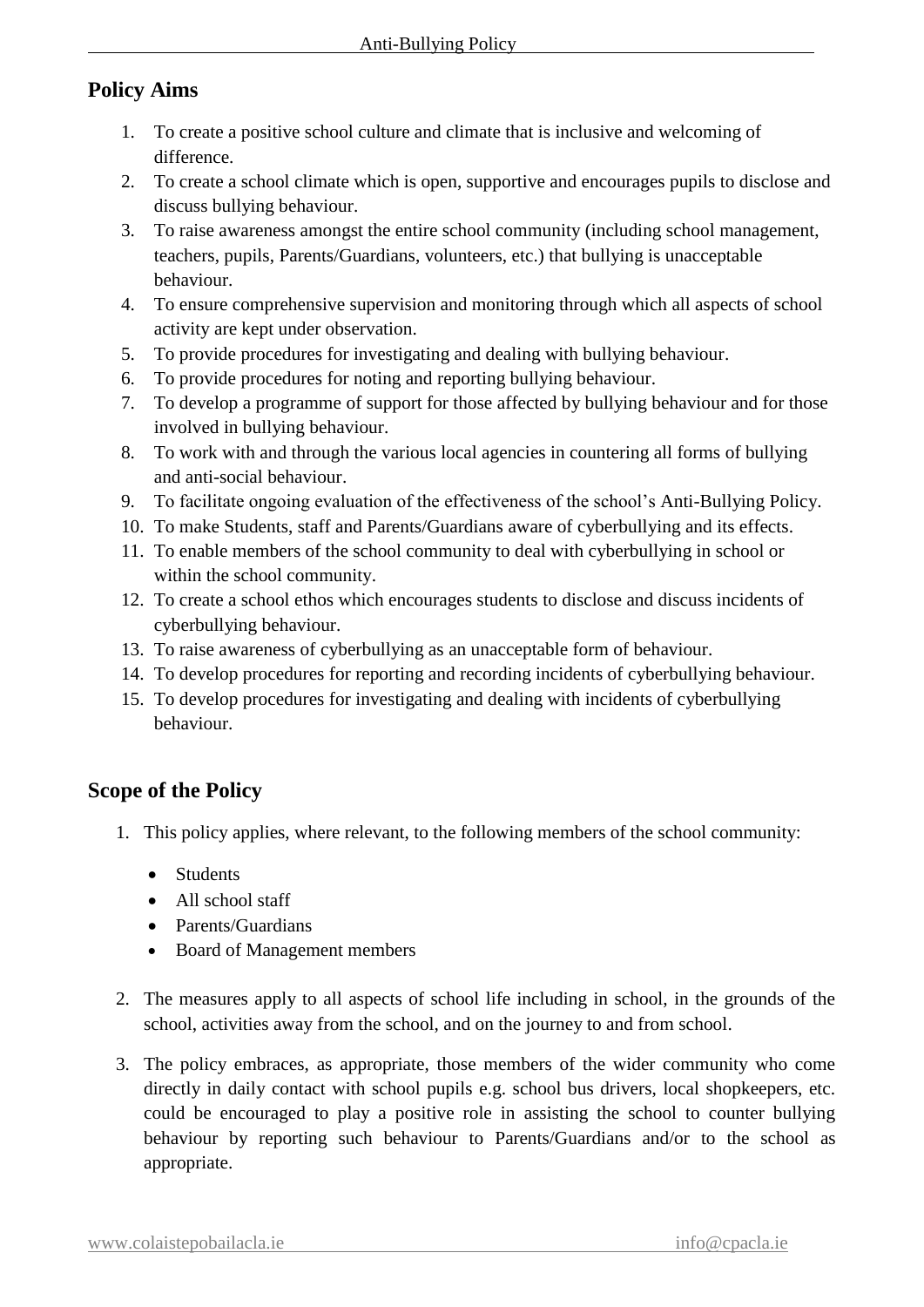- 4. In certain cases, it may be necessary for the school to seek the assistance of other local persons and formal agencies such as NEPS, HSE social workers, community workers, Gardaí, etc.
- 5. While schools will not permit students to harass other students, this prohibition also applies to staff or anyone who visits the school including Parents/Guardians, visiting sports teams, etc.

## **Section 1 - Background**

In accordance with the requirements of the Education (Welfare) Act 2000 and the Code of Behaviour guidelines issued by the NEWB, the Board of Management of Coláiste Pobail Acla has adopted the following anti-bullying policy within the framework of the school's overall Code of Behaviour. This policy fully complies with the requirements of the Anti-Bullying Procedures for Primary and Post-Primary Schools which were published in September 2013.

## **Section 2 – General Principles**

The Board of Management recognises the very serious nature of bullying and the negative impact that it can have on the lives of pupils and is therefore fully committed to the following key principles of best practice in preventing and tackling bullying behaviour:

- A positive school culture and climate which:
	- o is welcoming of difference and diversity and is based on inclusivity.
	- o encourages pupils to disclose and discuss incidents of bullying behaviour in a nonthreatening environment.
	- o promotes respectful relationships across the school community.
- Effective leadership
- A school-wide approach
- A shared understanding of what bullying is and its impact.
- Implementation of education and prevention strategies (including awareness raising measures) that:
	- o build empathy, respect and resilience in pupils.
	- o explicitly address the issues of cyber-bullying and identity-based bullying including, homophobic and transphobic bullying.
- Effective supervision and monitoring of pupils.
- Supports for staff.
- Consistent recording, investigation and follow up of bullying behaviour (including use of established intervention strategies).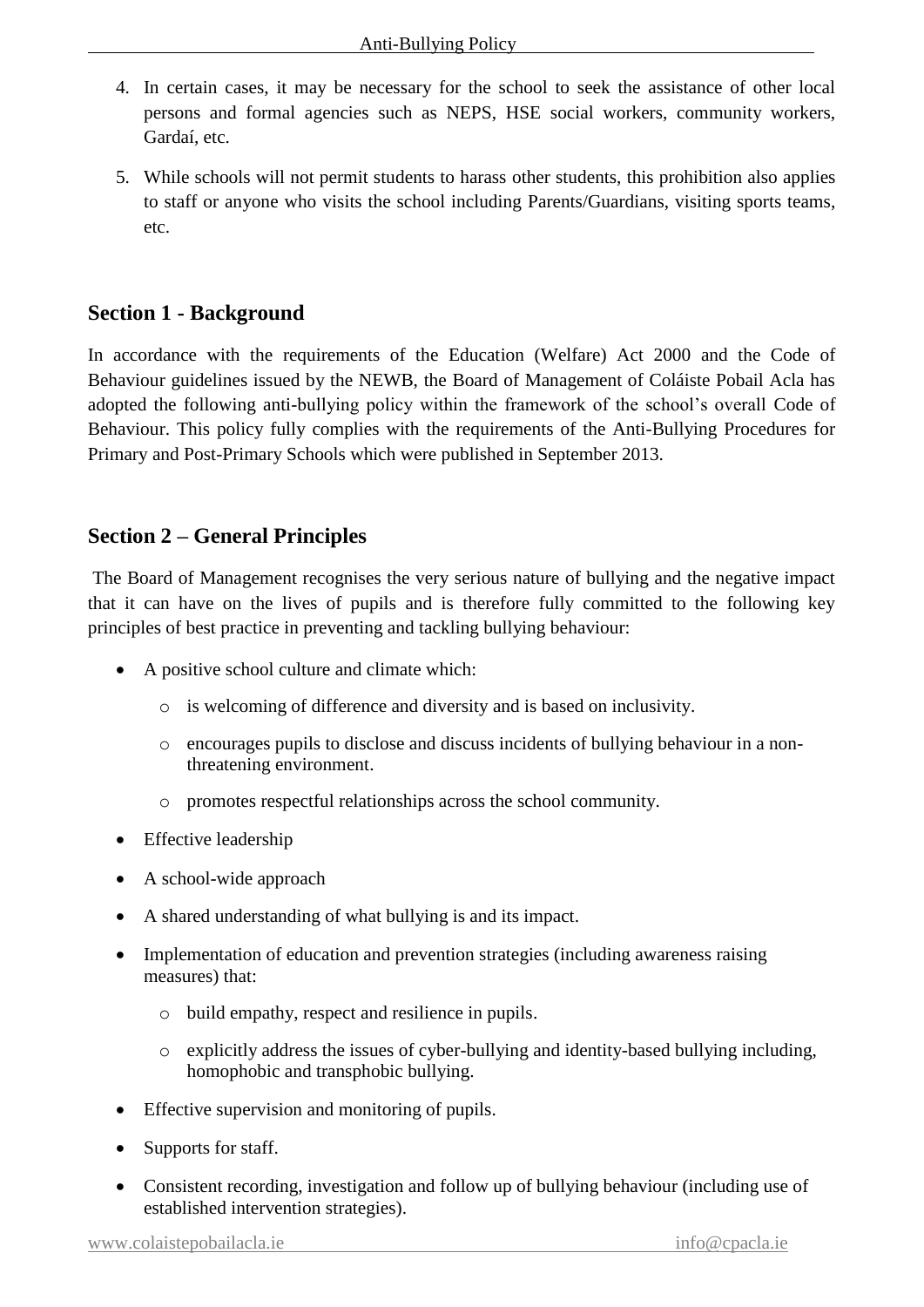On-going evaluation of the effectiveness of the Anti-Bullying Policy.

## **Section 3 – Definition of Bullying**

In accordance with the Anti-Bullying Procedures for Primary and Post-Primary Schools bullying is defined as follows:

Bullying is unwanted negative behaviour, verbal, psychological or physical, conducted by an individual or group against another person (or persons) and which is repeated over time.

The following types of bullying behaviour are included in the definition of bullying:

- Deliberate exclusion, malicious gossip and other forms of relational bullying.
- Cyber-bullying
- Identity-based bullying such as homophobic bullying, racist bullying, bullying based on a person's membership of the Traveller community and bullying of those with disabilities or special educational needs.

Isolated or once-off incidents of intentional negative behaviour, including a once-off offensive or hurtful text message or other private messaging, do not fall within the definition of bullying and should be dealt with, as appropriate, in accordance with the school's Code of Behaviour.

However, in the context of this policy, placing a once-off offensive or hurtful public message, image or statement on a social network site or other public forum where that message, image or statement can be viewed and/or repeated by other people will be regarded as bullying behaviour.

Negative behaviour that does not meet this definition of bullying will be dealt with in accordance with the school's Code of Behaviour.

Appendix 1 gives additional information on several types of bullying.

Appendix 2 outlines the impact and indicators of bullying behaviour.

Appendix 3 details characteristics associated with bullying.

## **Section 4 – Reporting / Investigating Bullying**

The relevant teacher(s) for investigating and dealing with bullying is (are) as follows:

- A pupil or Parent/Guardian may bring a bullying concern to any teacher in the school.
- Individual teachers receiving concerns must report them to the Principal or Deputy Principal.
- Once the concern is reported to the Principal or Deputy Principal, a relevant teacher will be assigned, in consultation with the Principal, to investigate the situation.

#### A relevant teacher may be: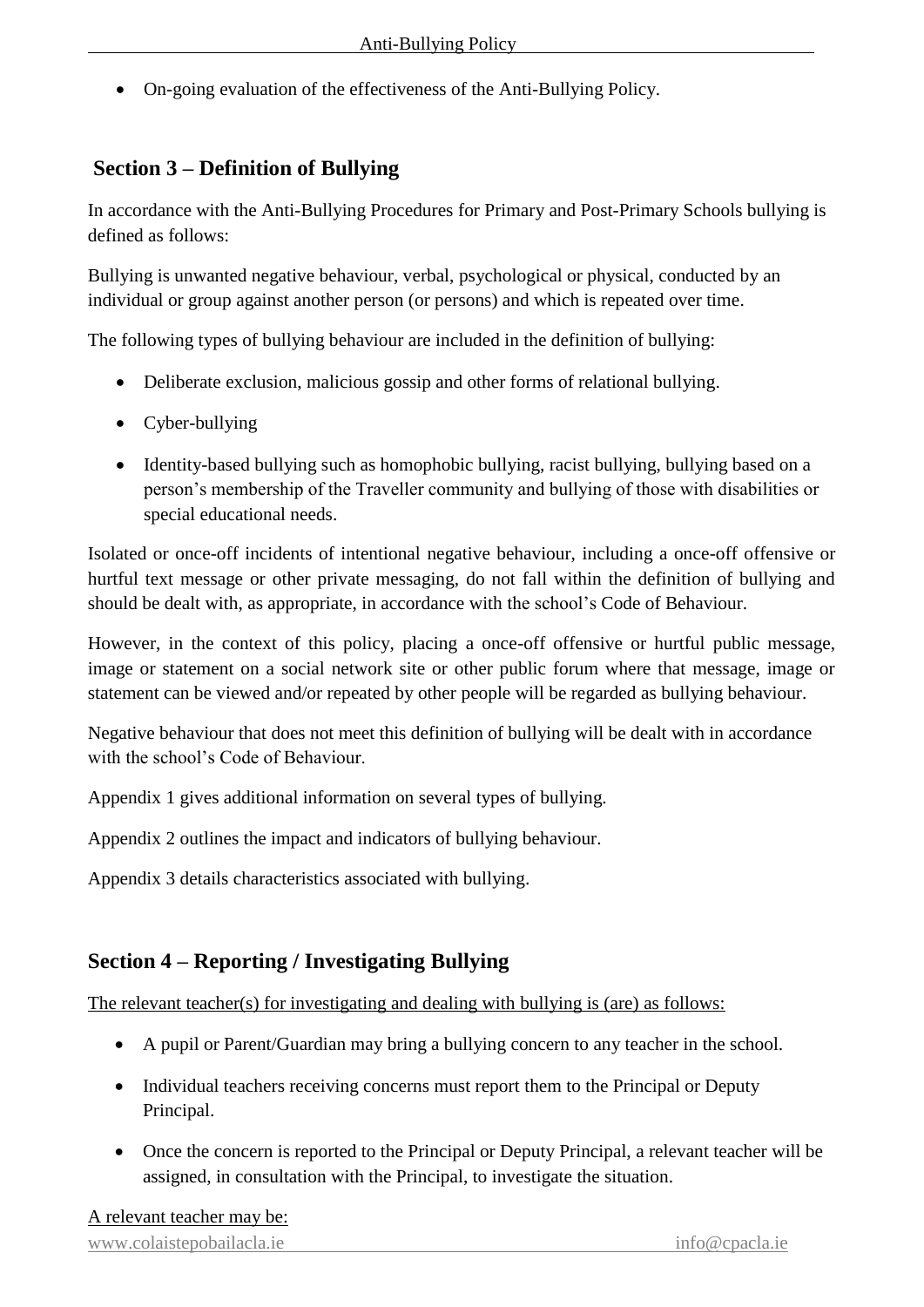- Class Teacher
- Class Tutor
- Any member of the staff with whom the student feels comfortable
- The Chaplain
- The Guidance Counsellor
- Any member of the Pastoral Care Team
- The Principal or Deputy Principal

The assigned relevant teacher will liaise with the Principal or Deputy Principal in investigating and dealing with the situation.

A parent/guardian or student can reporting a bullying incident by using one, or any, of the following approaches:

- Directly approaching a teacher, immediately or at an appropriate time. E.g. after class, break/lunch time.
- Handing up a note with homework or at any appropriate time.
- Speaking with a member of the Pastoral Care Team.
- Getting a Parent/Guardian to contact the school by ringing/emailing the Class Tutor/Care Team member.
- Reporting concerns in the short bullying questionnaire administered to all students.
- Emailing the dedicated email address for reporting bullying: [reportbullying@cpacla.ie](mailto:reportbullying@cpacla.ie) A link to this email address will be available on the homepage of our school website from September 2021 and will also be distributed to parents/guardians in documentation annually.

The role and responsibilities of the relevant teacher are detailed in Section 6.

All reports of bullying behaviour **must** be brought to the attention of the Principal/Deputy Principal.

## **Section 5 – Anti-Bullying Culture**

## **5.1. Strategies**

The education and prevention strategies (including strategies specifically aimed at cyber- bullying and identity-based bullying including, homophobic and transphobic bullying) that will be used by the school are as follows:

Classroom Teachers: The school acknowledges the consistent findings of national and international research that classroom teachers are the best placed professionals to work sensitively and consistently with students and that they have a powerful impact on influencing students' attitudes, values, and behaviour. All teachers have a role to play in the promotion of a positive self-concept in students.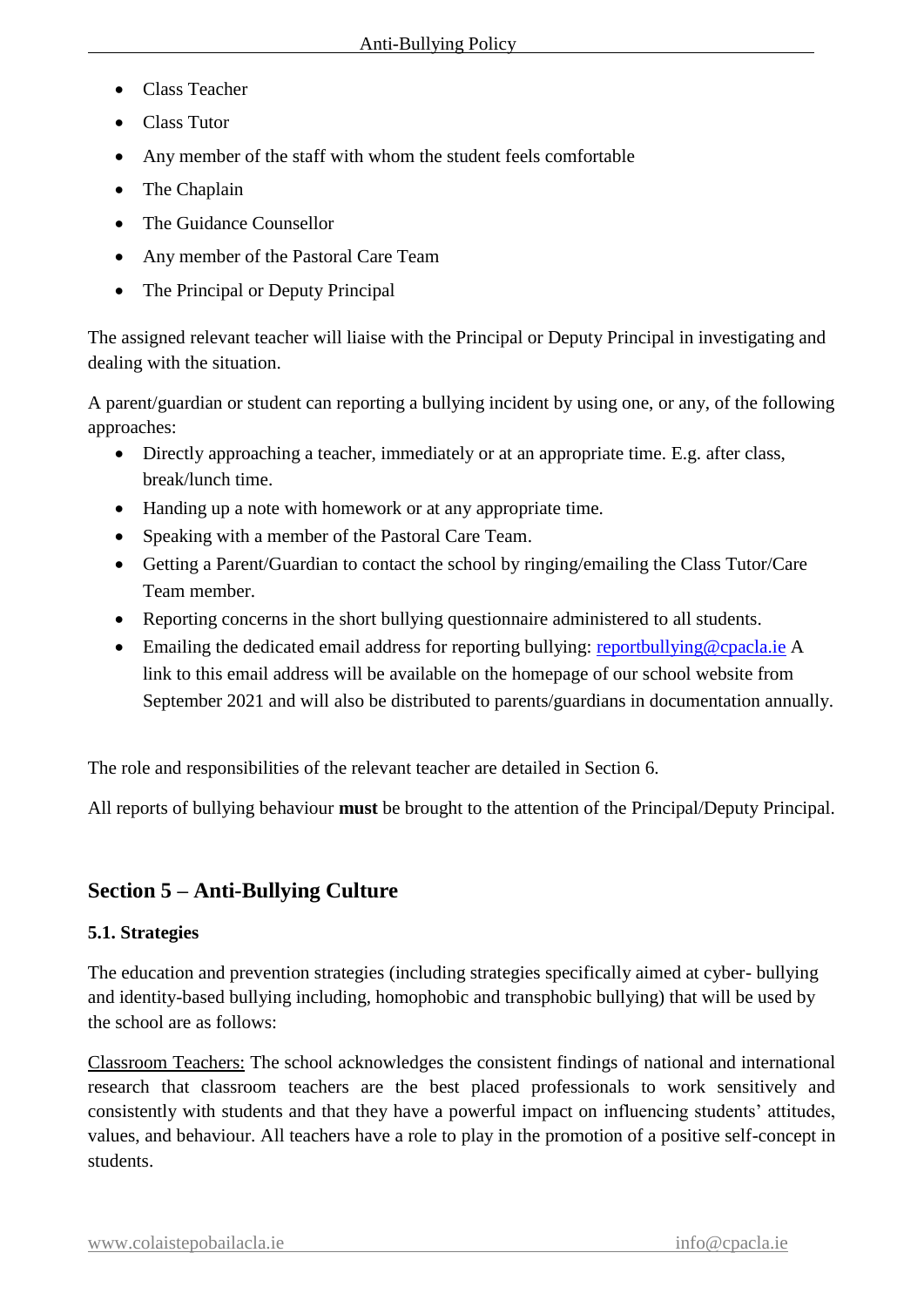Teaching Methodologies: where appropriate, teachers use seating plans and teaching methodologies that can help to increase levels of acceptance and respect for others (eg. Cooperative learning, group work, peer teaching, team teaching).

Subject Areas: There is space within the teaching of all subjects to foster an attitude of respect for all: to promote the value of diversity; to address prejudice and stereotyping and to highlight the unacceptability of bullying behaviour. See Appendix 4 for ways in which the curriculum content in Coláiste Pobail Acla promotes a positive culture in this regard.

External Resources: the school uses a variety of external resources, both as one-off visits, and as part of extended activities/programmes. DES Circular23/2010 sets out guidance for the use of external resources in the context of the SPHE and RSE programmes. (See Appendix 5)

Co-curricular and Extra-Curricular Activities: co-operation and group enterprise can be promoted through team sports, school clubs and societies and the wide range of co – curricular and extracurricular activities students have an opportunity to engage in. Such activities also assist in building confidence and in respecting the variety of different talents and skills students bring to an activity. Sporting activities in particular can provide excellent opportunities for channelling and learning how to control aggression.

Definition of Bullying: The Policy definition of Bullying is included in the Student Journal, and Parents/Guardians are also made aware of it through communications from the School.

Teaching Policy: The Anti-Bullying Policy is referenced when teaching about Bullying. This is an opportunity for educating students on the school's Anti-Bullying Procedures, and for facilitating input from students where appropriate.

Student Assembly: These can be used as an opportunity for students to be addressed on the topic of Bullying.

The School Library: Coláiste Pobail Acla is a reading school with a strong reading culture. The School Library has a wide range of both fiction and non-fiction materials on the topics of bullying and related issues and provides and promotes the reading of such materials throughout the school year. As reading assists in developing empathy, and prompts reflection on themes in reading materials, the Library plays a role in education here.

Staff Meetings: used as an opportunity for staff to be updated on the topic, and reminded of concerns and issues, etc.

Bullying Awareness Week: annual event on the school's calendar, held first term. Week's programme includes tutor group focus on bullying, subject class activities (in particular in SPHE) related to the theme, and a detailed whole-school Bullying Survey undertaken during the week with all tutor groups given timetabled time to discuss and give feedback on the survey findings. Activities to highlight all types of Bullying, including cyberbullying and identity-based bullying.

## CPD for Staff

- Staff are released from timetabled duties when and where possible to attend CPD during the school day away from the school.
- Staff are encouraged to attend related CPD in out of school time.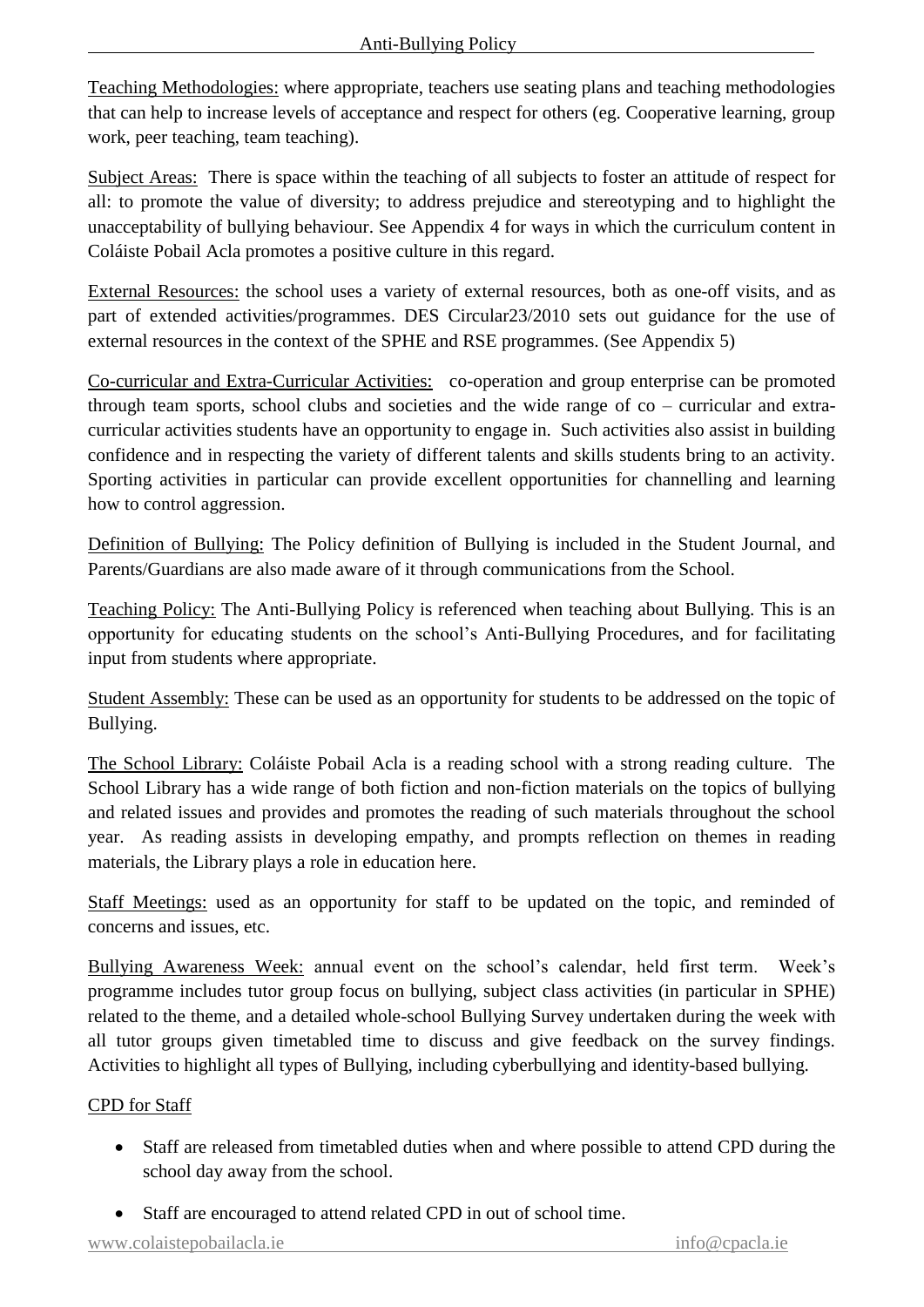Anti-Bullying Websites: antibullyingcentre.ie and www.tacklebullying.ie. These websites will be used by the school as an ongoing education resource.

Partnership with Parents/Guardians: the school recognizes the role of Parents/Guardians in equipping their children with a range of life skills including those specifically relevant in relation to bullying. The school also consults with Parents/Guardians on the development of related policy. The role of Parents/Guardians in all aspects of this matter is detailed in this Policy, and the requirements on Parents/Guardians at different stages of the procedure detailed herein are made known to Parents/Guardians by making the Policy available to Parents/Guardians to view on request and also a copy is forwarded to the Parents Council.

Open Night/Enrolment for Incoming First Years: the topic is included in the Principal's address to Parents/Guardians of incoming 1<sup>st</sup> years.

School Awards Programme: recognizes exemplary behaviour, individual skills and talents, and responsible behaviour.

Information Evenings for Parents/Guardians: events are organised by the HSCL Coordinator/ School Support Staff to inform Parents/Guardians of the issues involved.

Cyberbullying & Identity-Based Bullying: education strategies for these are integrated into all of the above. In addition, LGBT posters/stickers are displayed, and guest speakers on these types of bullying visit different class groups.

## **5.2. Education Strategies in the ASC Unit**

In implementing the strategies detailed above, the following is taken into consideration:

- Students attending the ASC Unit may be particularly vulnerable.
- Acceptance of diversity and respect for diversity are embedded in the ethos of the ASC Unit.
- The Life Skills modules delivered in the ASC Unit include education about bullying and related issues.
- Students attending the ASC Unit participate in the school activities detailed above.
- The individual students and their special learning needs are considered when developing and implementing appropriate education strategies.
- All Modules and school activities delivered in the ASC Unit are done according to the students' level of ability and comprehension.

#### **5.3. Prevention Strategies**

School Ethos in Action: it is part of the school ethos and the spirit of the school that all students are encouraged to look out for one another.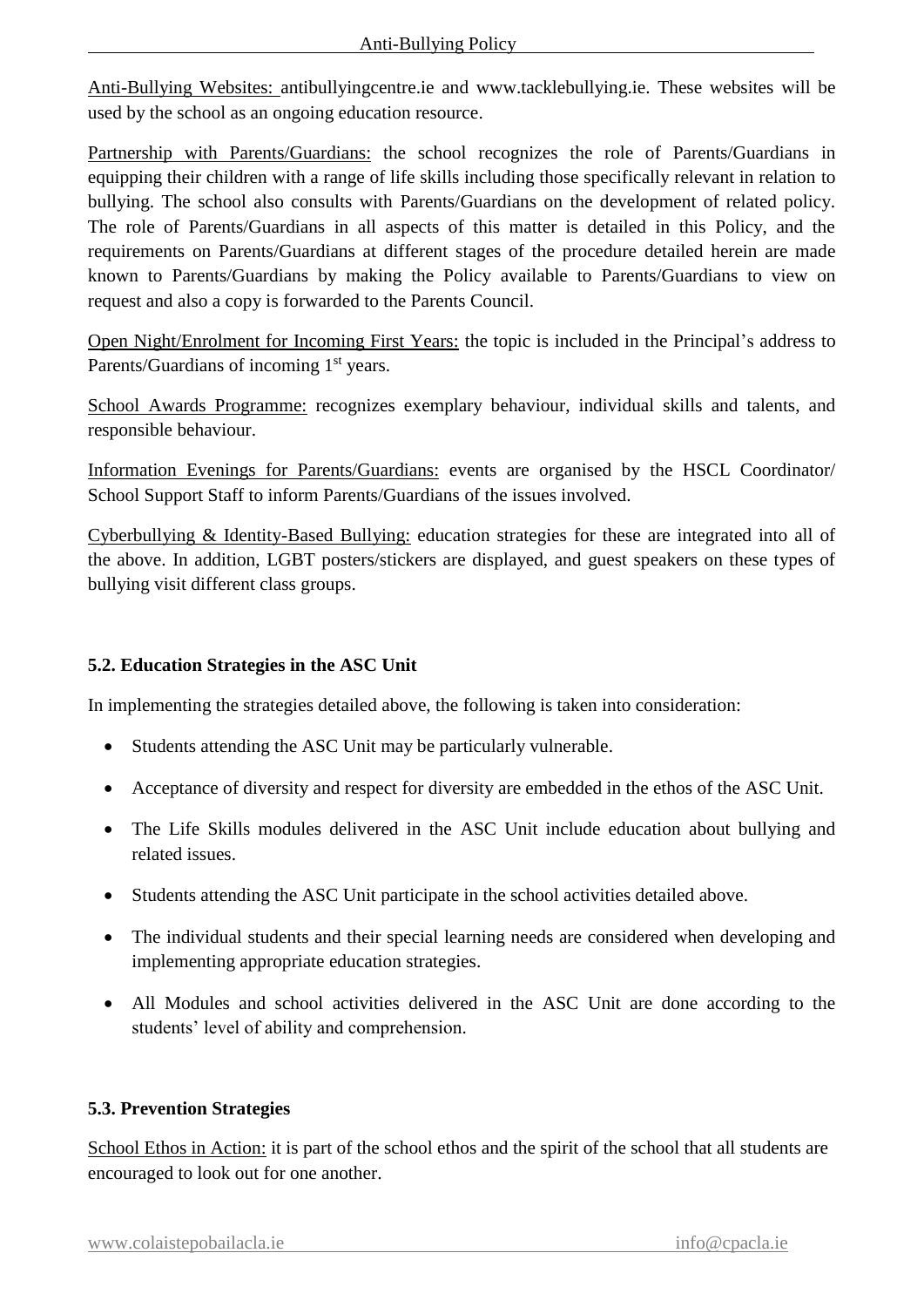Staff Awareness, Duty of Care, & Code of Professionalism: both as caring, responsible adults, and as professionals, the school staff is very aware of the issues and concerns around bullying, and engage, both formally and informally, in identifying students who may be particularly vulnerable and in raising staff awareness of these. The Code of Professional Conduct for Teachers published by the Teaching Council [\(www.teachingcouncil.ie\)](http://www.teachingcouncil.ie/) makes explicit the values and standards expected of teachers in their daily work with students.

Code of Behaviour: the school's Code of Behaviour is central to the development of a positive school culture and climate, in particular in the way it:

- Acknowledges the right of each member of the school community to enjoy school in a secure environment.
- Promotes habits of self respect, self discipline, and responsibility among all its members.
- Prohibits vulgar, offensive, sectarian or other aggressive behaviour or language by any of its members.
- Promotes habits of mutual respect and courtesy.

Effective classroom discipline: this is an essential component to a whole school approach to bullying prevention.

Supervision and Substitution: the school's S&S scheme is a major prevention strategy in that it aims to provide, in so far as is possible, the supervision necessary to prevent opportunities for bullying

Pastoral Care Team: the school's Pastoral Care Team meets weekly during the school year and is active in addressing bullying concerns in the school and in engaging in a variety of actions to prevent bullying.

HSCL Coordinator: The promotion of relevant home/school/community links is important regarding countering bullying behaviour and the work of the HSCL is a normal part of the school's effective operation.

School Support Services: a range of school support services are in place (Chaplain, Career Guidance Counsellor, external counsellor, school completion officer) part of whose role is to engage with concerns and issues around bullying.

Big Brother, Big Sister: a peer support Programme involving 1<sup>st</sup> years. and TYs.

Brief Bullying Questionnaire: undertaken 3 – 4 times a year, distributed to all students. Main aim, to provide students with an opportunity to report personal experience of bullying or concerns about bullying; aim also to send a clear message to students and the school community that the matter of Bullying is taken very seriously by the school.

AUP: strategies for the prevention of cyberbullying are detailed in the school's Internet Acceptable Use Policy.

Transition Programme – One Book, One Read: this transition programme is a shared reading programme, coordinated and facilitated by the Literacy Team working with our feeder schools, that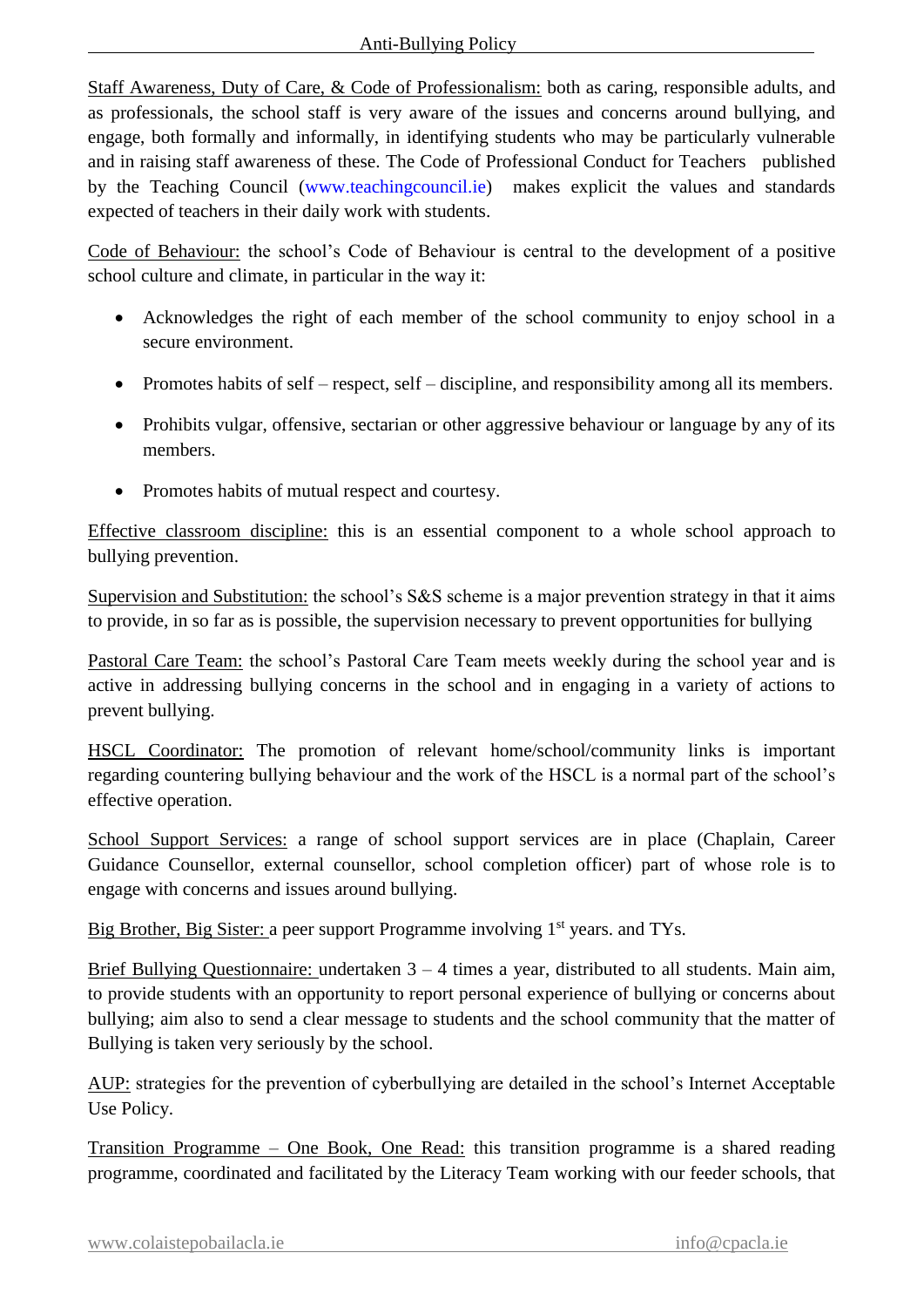provides links and experiences for  $6<sup>th</sup>$  class primary school students enrolling in Coláiste Pobail Acla.

Coláiste Pobail Acla aims to develop a positive school culture. See Appendix 6: Key Elements of a Positive School Culture and Climate.

## **Section 6 - Procedures**

### **6.1. Procedures for Investigating & Dealing with Bullying Behaviour**

The school's procedures for investigation, follow-up and recording of bullying behaviour and the established intervention strategies used by the school for dealing with cases of bullying behaviour are as follows:

- 1. The primary aim for the relevant teacher in investigating and dealing with bullying is to resolve any issues and to restore, as far as is practicable, the relationships of the parties involved (rather than to apportion blame).
- 2. In investigating and dealing with bullying, the teacher will exercise his/her professional judgement to determine whether bullying has occurred and how best the situation might be resolved.
- 3. All reports, including anonymous reports of bullying must be investigated and dealt with by the relevant teacher. In that way pupils will gain confidence in 'telling'. This confidence factor is of vital importance. It should be made clear to all pupils that when they report incidents of bullying they are not considered to be telling tales but are behaving responsibly.
- 4. Non-teaching staff such as secretaries, special needs assistants, bus escorts, caretakers, cleaners must be encouraged to report any incidents of bullying behaviour witnessed by them, or mentioned to them, to the relevant teacher.
- 5. Parents/Guardians and pupils are required to co-operate with any investigation and assist the school in resolving any issues and restoring, as far as is practicable, the relationships of the parties involved as quickly as possible.
- 6. It is very important that all involved (including each set of pupils and Parents/Guardians) understand the above approach from the outset.
- 7. Teachers should take a calm, unemotional problem-solving approach when dealing with incidents of alleged bullying behaviour reported by pupils, staff or Parents/Guardians.
- 8. Incidents are generally best investigated outside the classroom situation to ensure the privacy of all involved.
- 9. All interviews should be conducted with sensitivity and with due regard to the rights of all pupils concerned. Pupils who are not directly involved can also provide very useful information in this way.
- 10. When analysing incidents of bullying behaviour, the relevant teacher should seek answers to questions of what, where, when, who and why. See Appendix 7 for the Template used by the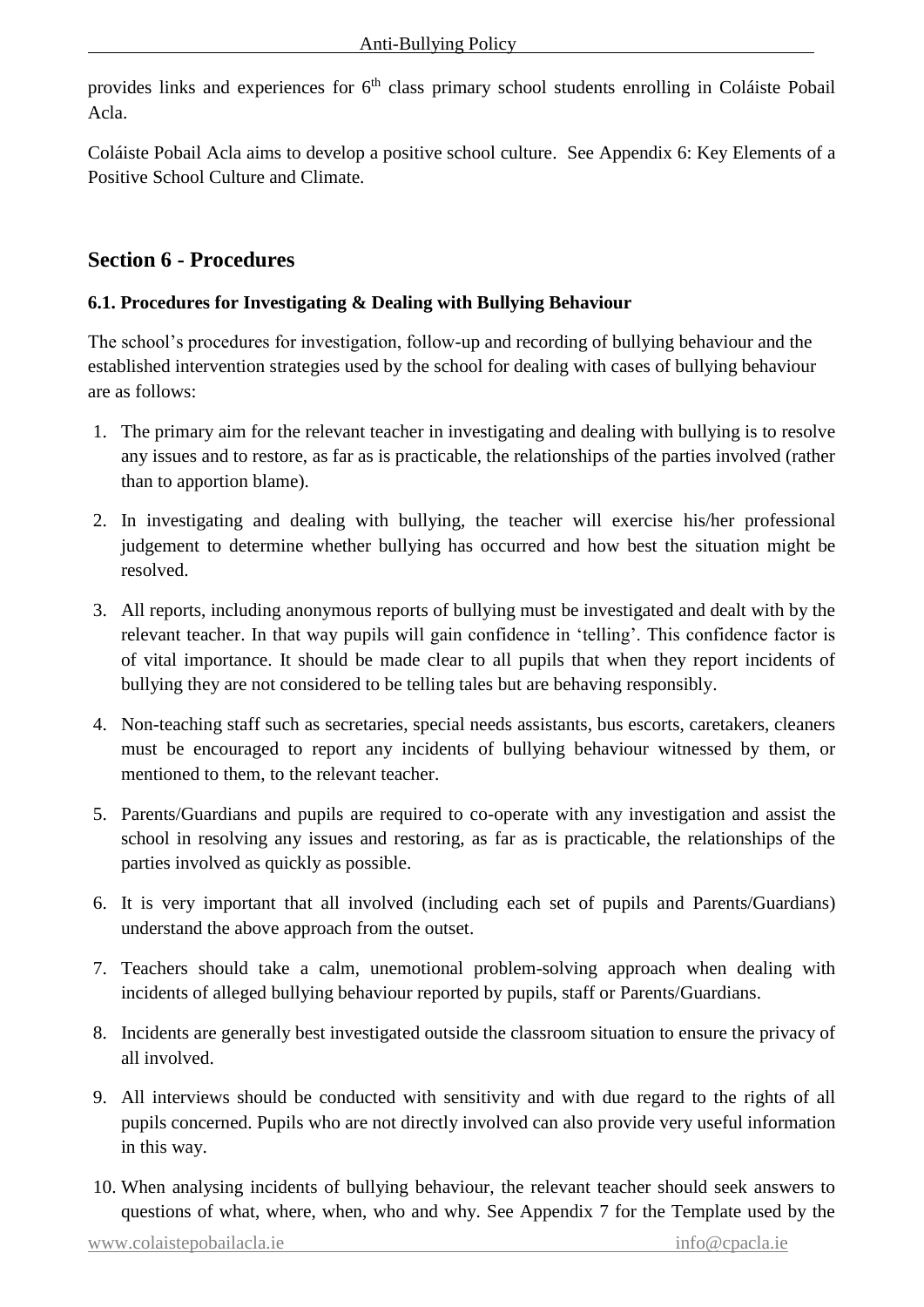School for recording information gathered in this manner. This should be done in a calm manner, setting an example in dealing effectively with a conflict in a non-aggressive manner.

- 11. If a group is involved, each member should be interviewed individually. If deemed necessary or appropriate by the relevant teacher all those involved may be met as a group.
- 12. In the case of (11) above, each member of a group should be supported through the possible pressures that may face them from other members of the group after interview by the teacher.
- 13. Those involved may be asked to write down their account of the incident(s).
- 14. In cases where it has been determined by the relevant teacher that bullying behaviour has occurred, the Parents/Guardians of the parties involved should be contacted at an early stage to inform them of the matter and explain the actions being taken (by reference to the school policy). The school should give Parents/Guardians an opportunity of discussing ways in which they can reinforce or support the actions being taken by the school and the supports for their students.
- 15. Where the relevant teacher has determined that a student has been engaged in bullying behaviour, it should be made clear to him/her how he/she is in breach of the school's antibullying policy and efforts should be made to try to get him/her to see the situation from the perspective of the individual being bullied.
- 16. It must also be made clear to all involved (each set of students and Parents/Guardians) that in any situation where disciplinary sanctions are required, this is a private matter between the student being disciplined, his or her Parents/Guardians and the school.
- 17. Follow-up meetings with the relevant parties involved should be arranged separately with a view to possibly bringing them together at a later date if the student who has been bullied is ready and agreeable. This can have a restorative effect.
- 18. In cases where the relevant teacher considers that the bullying behaviour has not been adequately and appropriately addressed within 20 school days after he/she has determined that bullying behaviour has occurred, it must be recorded by the relevant teacher in the recording template at Appendix 8.
- 19. In determining whether a bullying case has been adequately and appropriately addressed the relevant teacher must, as part of his/her professional judgement, take the following factors into account:
	- o Whether the bullying behaviour has ceased.
	- o Whether any issues between the parties have been resolved as far as is practicable.
	- o Whether the relationships between the parties have been restored as far as is practicable.
	- o Any feedback received from the parties involved, their Parents/Guardians or the school Principal or Deputy Principal.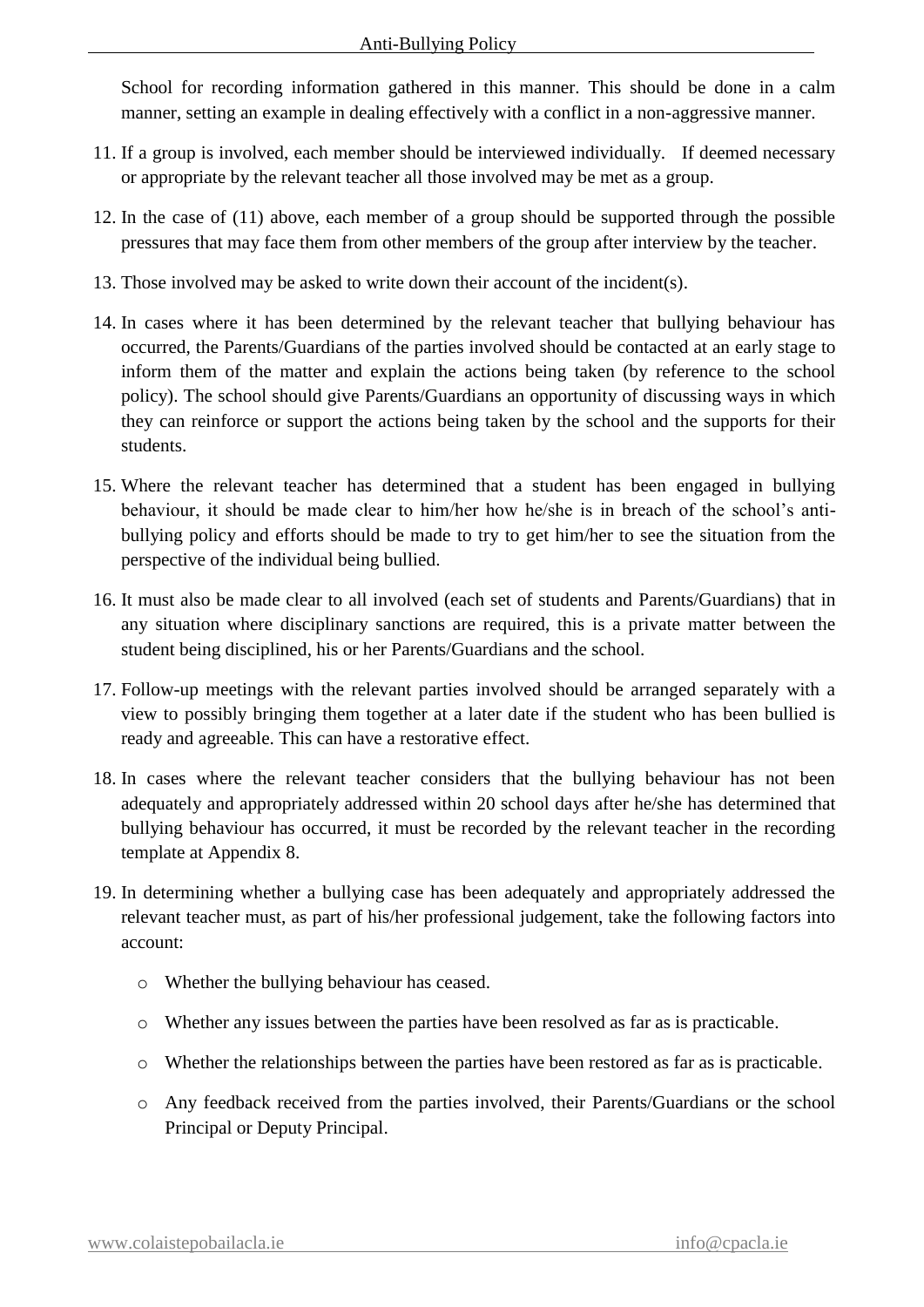20. Complaints Procedures:

a) Where a Parent/Guardian is not satisfied that the school has dealt with a bullying case in accordance with these procedures, the Parents/Guardians must be referred, as appropriate, to the school's formal complaints procedures.

Contact: MAYO, SLIGO AND LEITRIM ETB, Administrative Offices, Newtown, Castlebar, Co. Mayo. Tel: 094 9024188 E-mail: [infomayo@msletb.ie](mailto:infomayo@msletb.ie)

b) In the event that a Parent/Guardian has exhausted the school's complaints procedures and is still not satisfied, the school must advise the Parent/Guardian of their right to make a complaint to the Ombudsman for Children.

Contact: Ombudsman for Children's Office, Millennium House, 52-56

Great Strand Street, Dublin 1 Ireland. Phone: 01 865 6800.

Email: [oco@oco.ie](mailto:oco@oco.ie)

c) The Equality Tribunal may also investigate complaints under one of the nine grounds covered by the Equal Status Act [\(www.equalitytribunal.ie\)](http://www.equalitytribunal.ie/).

#### **6.2. Procedures for Recording Bullying Behaviour**

The school's procedures for the formal noting and reporting of bullying behaviour are documented below:

- (i) All records must be maintained in accordance with relevant data protection legislation.
- (ii) While all reports, including anonymous reports of bullying must be investigated and dealt with by the relevant teacher, the relevant teacher will use his/her professional judgement in relation to the records to be kept of these reports, the actions taken and any discussions with those involved regarding same.
- (iii) If it is established by the relevant teacher that bullying has occurred, the relevant teacher must keep appropriate written records (See Appendix 7) which will assist his/her efforts to resolve the issues and restore, as far as is practicable, the relationships of the parties involved.
- (iv) The relevant teacher must use the recording template at Appendix 8 to record the bullying behaviour in the following circumstance:
	- o In cases where he/she considers that the bullying behaviour has not been adequately and appropriately addressed within 20 school days after he/she has determined that bullying behaviour occurred.
- (v) In the circumstances at (iv), the recording template at Appendix 8 must be completed in full and placed by the teacher in question in a designated cabinet and a copy provided to the Principal or Deputy Principal as applicable.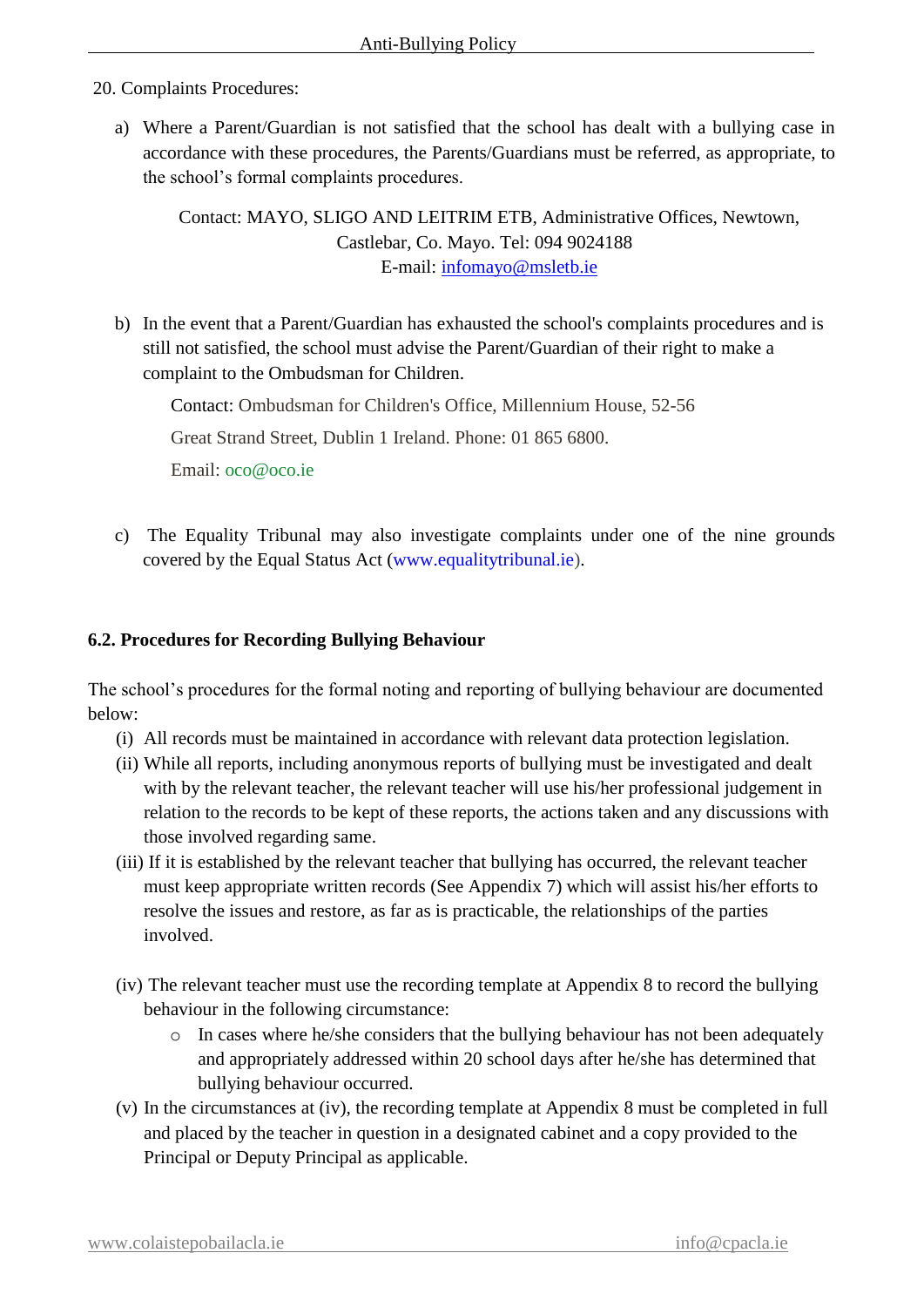(vi) It should also be noted that the timeline for recording bullying behaviour in the recording template at Appendix 8 does not in any way preclude the relevant teacher from consulting the Principal or Deputy Principal at an earlier stage in relation to a case.

## **6.3. Interventions**

Given the complexity of bullying behaviour it is generally acknowledged that no one intervention works in all situations. Depending on individual cases of bullying, the school may use any one or a combination of the following approaches and intervention strategies:

- Traditional disciplinary approach.
- Strengthening the student being bullied: a member of staff or the School Support Services (e.g. tutor, chaplain, Guidance Counsellor, external Support Services, etc.) works with the student to develop and strengthen verbal skills that will help him/her stand up to the bully.
- Mediation: when both parties involved agree to come together to resolve the matter, a teacher or professionally trained internal or external mediator works with the parties involved to mediate the process.
- Restorative practices: require that the wrongdoer acknowledges the harm he/she has caused, and then acts restoratively.
- Individual programmes of counselling (provided by either internal or external services).
- Targeted intervention behaviour support.
- Referral to external support services (e.g. Mental Health Agencies, Suicide Prevention Services, Rape Crisis Services, HSE Support Services etc.) See Appendix 9.

Programmes of intervention developed for individual students may be with Parental/Guardian involvement.

## **6.4. Bullying as Part of a Continuum of Behaviour**

Bullying behaviour can be part of a continuum of behaviour rather than a stand-alone issue and in some cases, behaviour may escalate beyond that which can be described as bullying to serious physical or sexual assault or harassment. To ensure that any such cases are dealt with appropriately:

- This policy links with the school's overall Code of Behaviour and provide for referral to be made to relevant external agencies and authorities where appropriate.
- In cases where the school has serious concerns in relation to managing the behaviour of a student, the advice of the National Education Psychological Service will be sought.

## **6.5. Referral of Serious Cases**

(i) Children First National Guidance for the Protection and Welfare of Children 2011 (Children First) and the Child Protection Procedures for Primary and Post-Primary Schools provide that in situations where 'the incident is serious and where the behaviour is regarded as potentially abusive, the school must consult the HSE Children and Family Social Services with a view to drawing up an appropriate response, such as a management plan'.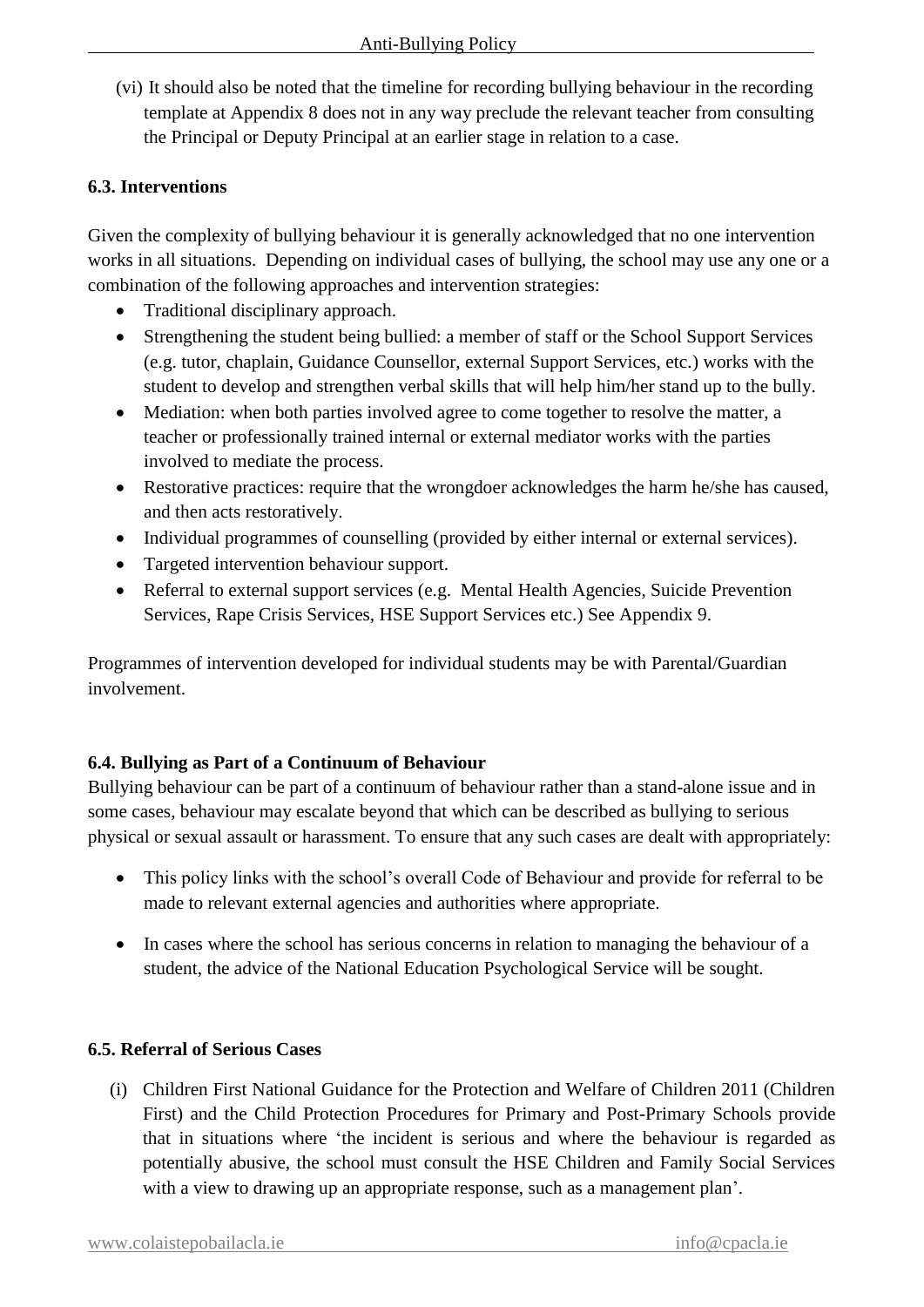- (ii) Serious instances of bullying behaviour should, in accordance with the Children First and the Child Protection Procedures for Primary and Post-Primary Schools, be referred to the HSE Children and Family Services and/or Gardaí as appropriate.
- (iii) The Child Protection Procedures for Primary and Post-Primary Schools also provide that where school personnel have concerns about a child but are not sure whether to report the matter to the HSE, the Designated Liaison Person must seek advice from the HSE Children and Family Social Services.

## **Section 7 – Support Structures**

### **7.1. Supports for Students Affected by Bullying**

The school's programme of support for students who have been bullied includes, but is not limited to the following:

- Counselling.
- Opportunities to participate in activities designed to raise their self-esteem.
- Opportunities to develop their friendship and social skills (thereby building resilience).
- Tutor support.
- Peer support is encouraged.

#### **7.2. Supports for Students Involved in Bullying Behaviour**

The school's programme of support for students who have been involved in bullying behaviour includes but is not limited to the following:

- Assistance on an ongoing basis.
- Opportunities to increase feelings of self-worth, including teaching methodologies that assist this.
- Counselling to help learn other ways of meeting the needs of the student without violating the rights of others.
- Behavioural management strategies.

#### **7.3. Supports for Students that Observe Bullying Behaviour**

- Encouragement and support to discuss this with teachers e.g. tutor, chaplain, or any member of staff they feel comfortable talking with about these issues.
- Encouragement to discuss this with their Parents/Guardians.

#### **7.4. Supports for Staff**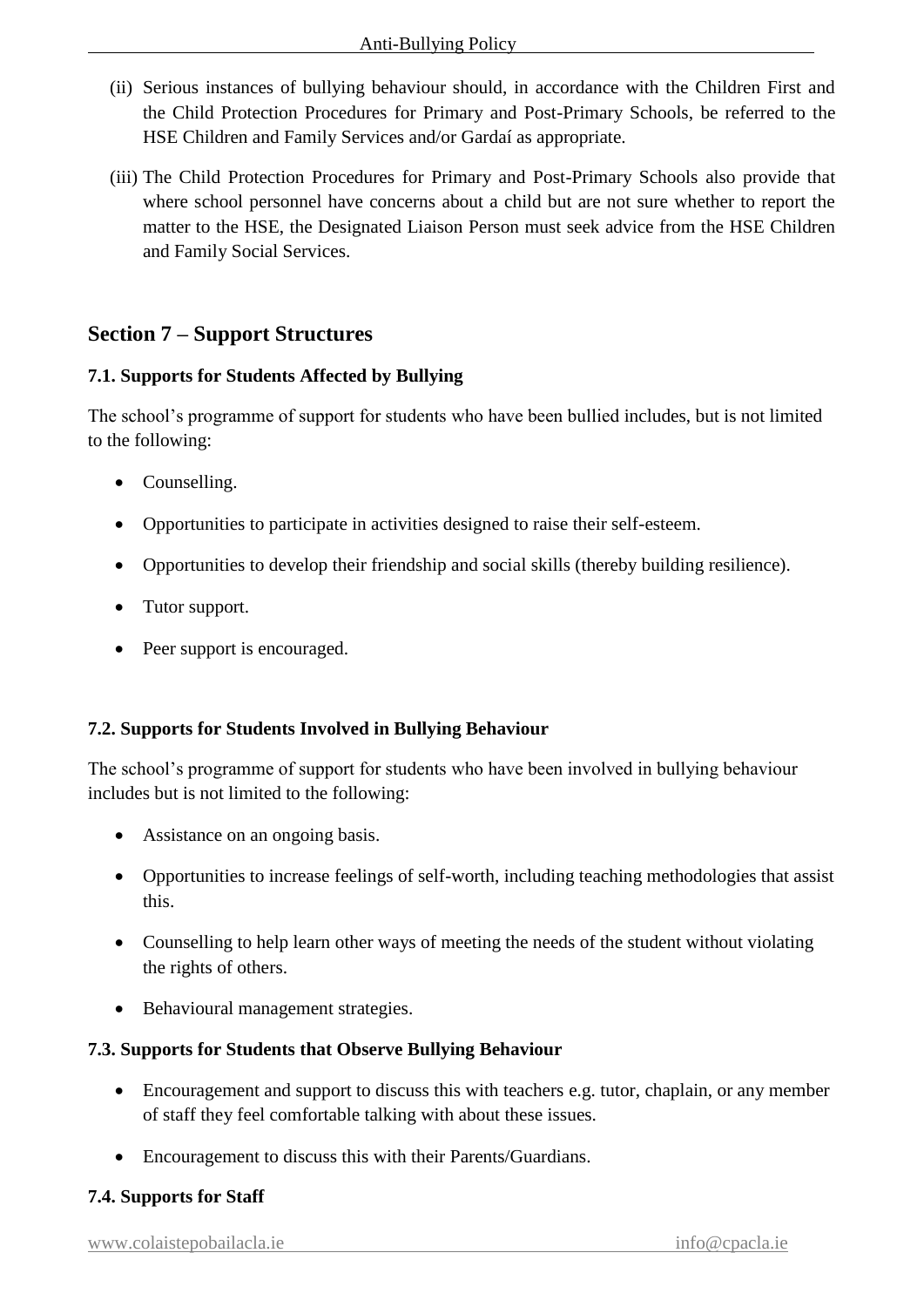Opportunities (part of which is the consultation phase of the development of the policy) for staff members to familiarise themselves with the school's Anti-Bullying Policy to enable them to effectively and consistently apply it. These opportunities could include the following:

- Bullying procedures are discussed as part of some staff meeting agendas.
- In-school CPD/information sessions on policy content.
- Clarity about roles for staff members who have specific duties in relation to this policy.
- Access to and information on the school's Anti-Bullying Policy, Code of Behaviour, and other relevant policies for temporary and substitute staff.
- Clarity for all staff as to how policy content and other related documents can be accessed.
- Information made available to staff on supports for schools in their efforts to prevent and manage bullying - See Appendix 9.
- The Employee Assistance Service provides counselling services free of charge to teachers on work related issues.

## **Section 8 – Preventative Measures**

### **8.1. Supervision and Monitoring of Pupils**

The Board of Management confirms that the following appropriate supervision and monitoring policies and practices are in place to both prevent and deal with bullying behaviour and to facilitate early intervention where possible:

- Supervision and Monitoring measures are in place through the school's Supervision and Substitution Scheme.
- Staff and students have been involved in identifying 'hot spots' and 'hot times', and staff are made aware of these and kept up to date on any changes to these.
- All students are seen as a resource to assist in countering bullying.
- The Student Council has a role to play in this regard.
- Non-teaching staff contribute to and are part of the process.
- Strategies and measures are in place to involve all Parents/Guardians.

## **8.2. Ongoing Evaluation of the Effectiveness of the Anti-Bullying Policy**

- (i) The Policy will be formally reviewed every three years.
- (ii) Examination, as issues arise, of the prevention and intervention strategies in place will be undertaken by the following: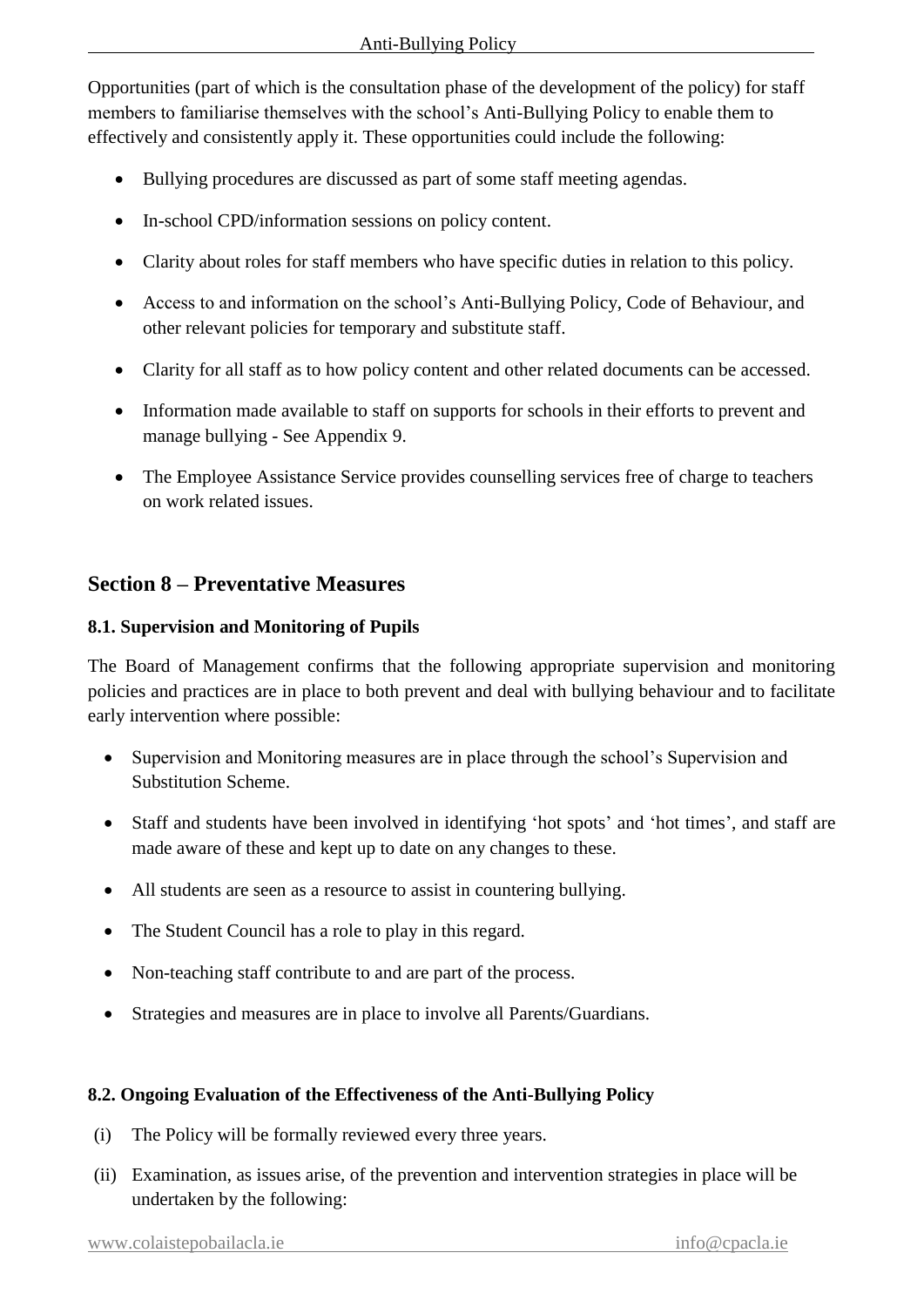- o The Pastoral Care Team
- o The Class Tutors
- o A Discipline Committee
- o School Support Services
- o As part of staff meeting agendas.
- o According as new/updated Guidelines/Circulars are issues by the DES/ Authorities.
- (iii) The regular student Questionnaire in place can, if properly conducted, provide important information about the effectiveness of the anti-bullying measures in place and identify any significant behavioural trends that may benefit from early intervention.
- (iv) It is recommended that the implementation and effectiveness of the anti-bullying policy be included as an agenda item for staff meetings so as to ensure that concerns about the policy or the welfare of individual pupils can be shared and effectively addressed.

## **8.3. Prevention of Harassment**

The Board of Management confirms that the school will, in accordance with its obligations under equality legislation, take all such steps that are reasonably practicable to prevent the harassment of students on any of the nine grounds specified i.e. gender (including transgender), civil status, family status, sexual orientation, religion, age, disability, race and membership of the Traveller community.

## **Section 9 – Anti-Cyber Bullying**

## **9.1. Overview**

Cyberbullying can be very damaging to individuals, and disruptive to school life. Though modern technology brings incredible opportunities for educators as well as young people, it is crucial that everyone knows how to use this technology responsibly and that policies are in place to support and encourage responsible use.

This section is aimed at combating cyberbullying.

While this section addresses issues related to the cyberbullying of students (i.e. situations in which one or more students are the victim(s) of bullying), it also applies to teachers and other school staff, Parents/Guardians, and others insofar as measures under the policy relate to them.

This policy applies to activities and events that take place:

• During school time (including break times)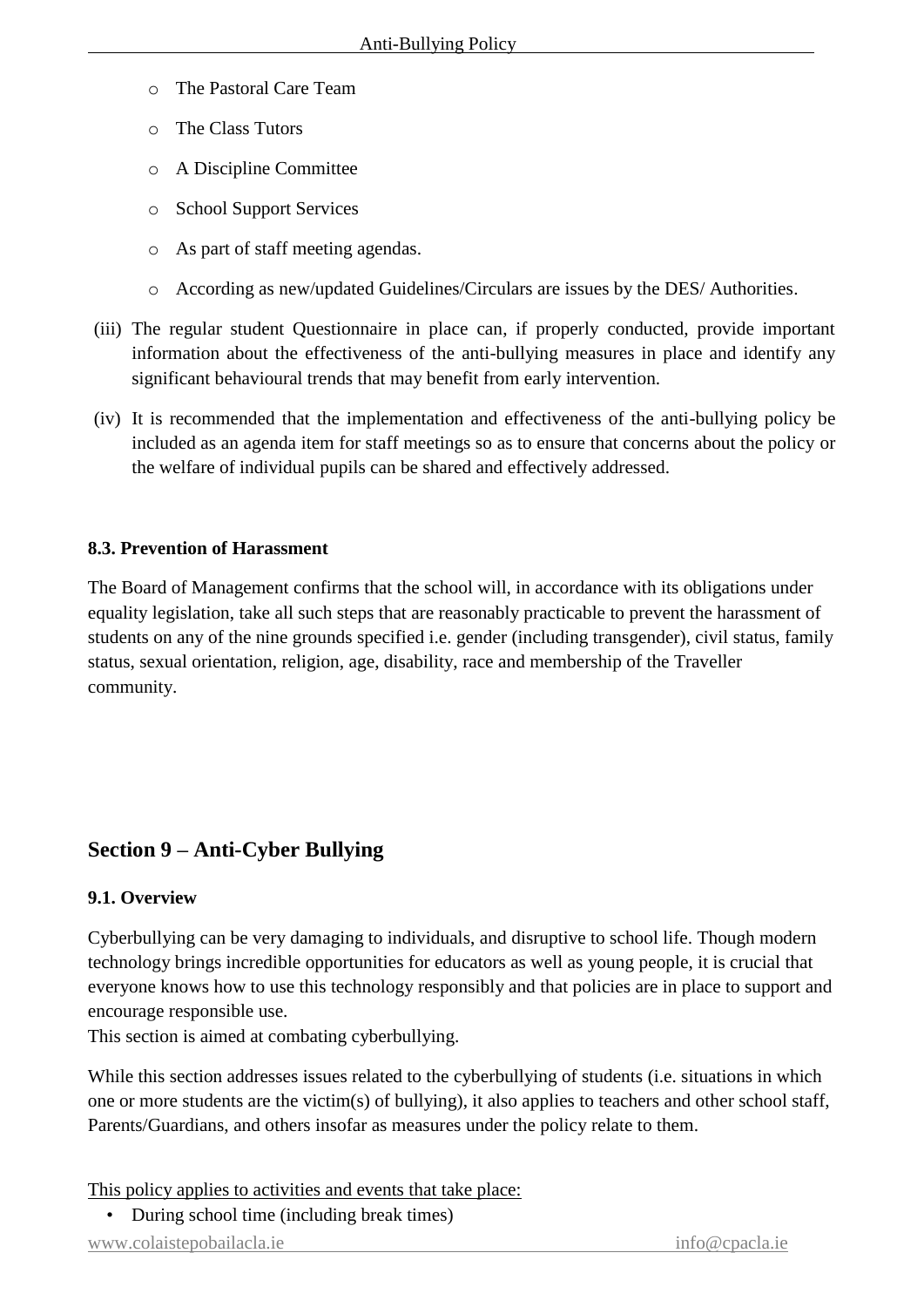- Going to and from school
- On school tours/trips
- During extra-curricular activities

Coláiste Pobail Acla reserves the right to take action against bullying perpetrated outside the school which spills over into the school. Coláiste Pobail Acla is committed, to the extent permissible by available resources, to helping members of the school community to enhance their learning experiences through the use of modern technology. The school acknowledges that Information and Communication Technologies can play an important role in supporting learning, but also that they can be misused and can present risks.

The School aims to equip members of the school community with the skills and knowledge needed to use these technologies in a safe and responsible manner and to assisting those that encounter difficulties.

Coláiste Pobail Acla aims to create a caring environment where those in the school community can work and learn without fear of being bullied. Coláiste Pobail Acla aims to educate and inform its students as to how to use ICT responsibly and about the serious consequences of cyberbullying and will continue to inform and educate its students in these fast-changing areas.

## **9.2. Definition of Cyber-Bullying**

Cyberbullying is aggression conducted by an individual or a group against others - such aggressive behaviour being committed via electronic means or via exclusion from electronic communities or interactions.

Cyberbullying includes (but is not limited to) the communicating via electronic means with the objective of causing hurt, fear, embarrassment, humiliation, alarm and/or distress to one or more persons. Cyberbullying includes the use of mobile phones and the internet with the objective of upsetting someone. It may take the form of general insults or impersonation, defamation or prejudice-based bullying.

#### **9.3. Types of Behaviour Involved**

These guidelines provide assistance in identifying and describing the types of behaviour involved in cyber-bullying. The means of cyber-bullying are constantly changing and the following list of types of bullying behaviour can be expanded in light of the experience of the school community: Hate sites

• Building websites that are dedicated to making fun out of someone.

• Encouraging other people to join the bullying by publishing someone's personal details or linking to their social network page.

#### Abusive messages

• Transmitting abusive and/or threatening messages.

Chat rooms and discussion forums

• Posting cruel and/or or abusive comments about someone.

Mobile phone

- Sending humiliating and abusive video, photographic or text images/messages.
- Making silent or abusive phone calls.
- Sending abusive text messages.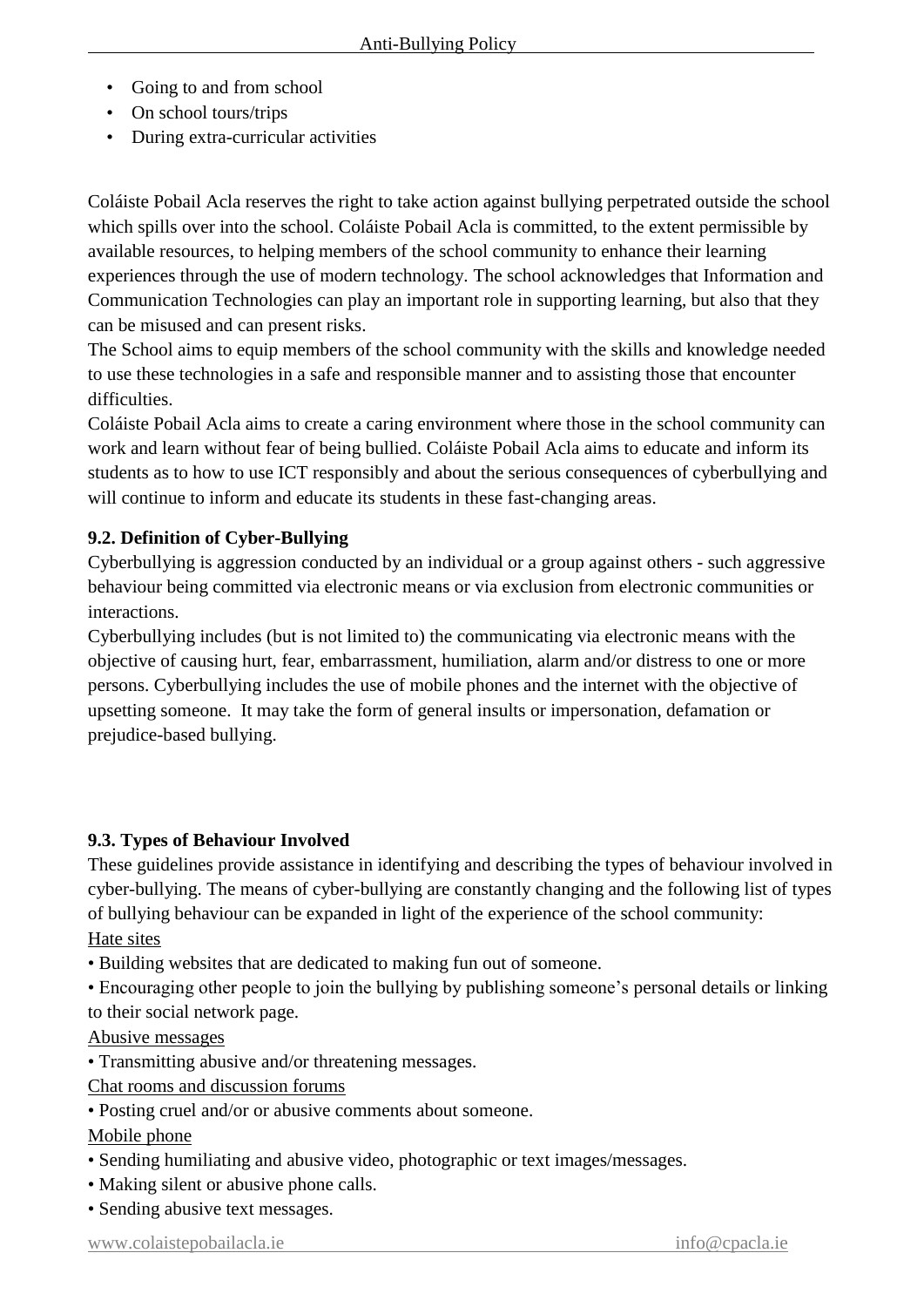Interactive gaming

- Locking victims out of games.
- Spreading false rumours about someone.
- Hacking into someone's account.
- Sending viruses
- Sending hacking programs to another person.
- Unauthorised interference with a computer device.

Abusing personal information

• Transmitting personal photos, videos or emails.

Blogs

• Posting blogs where others could see them without the owner of the blog's permission.

## **9.4. Prevention and Response**

The school informs students about cyberbullying and also takes available steps to counter and respond to it.

The following measures represent the core of the School's anti cyber-bullying activities:

- A positive school culture and climate
- School-wide approach
- Effective leadership
- A shared understanding of what bullying is and its impact
- Anti-bullying policies
- Consistent recording of reported bullying behaviour
- Education and training
- Prevention strategies including awareness raising
- Intervention strategies

## **Section 10 – Sanctions**

Where possible, restorative justice is used when dealing with an incident of bullying. If necessary, sanctions for bullying behaviour may be applied in accordance with Section 7 and Section 8 of Coláiste Pobail Acla's Code of Behaviour.

## **Links with other School Policies**

- Code of Behaviour
- School Procedures for Children First (Child Protection Procedures)
- Pastoral Care Policy
- Guidance Policy
- SPHE/RSE Policy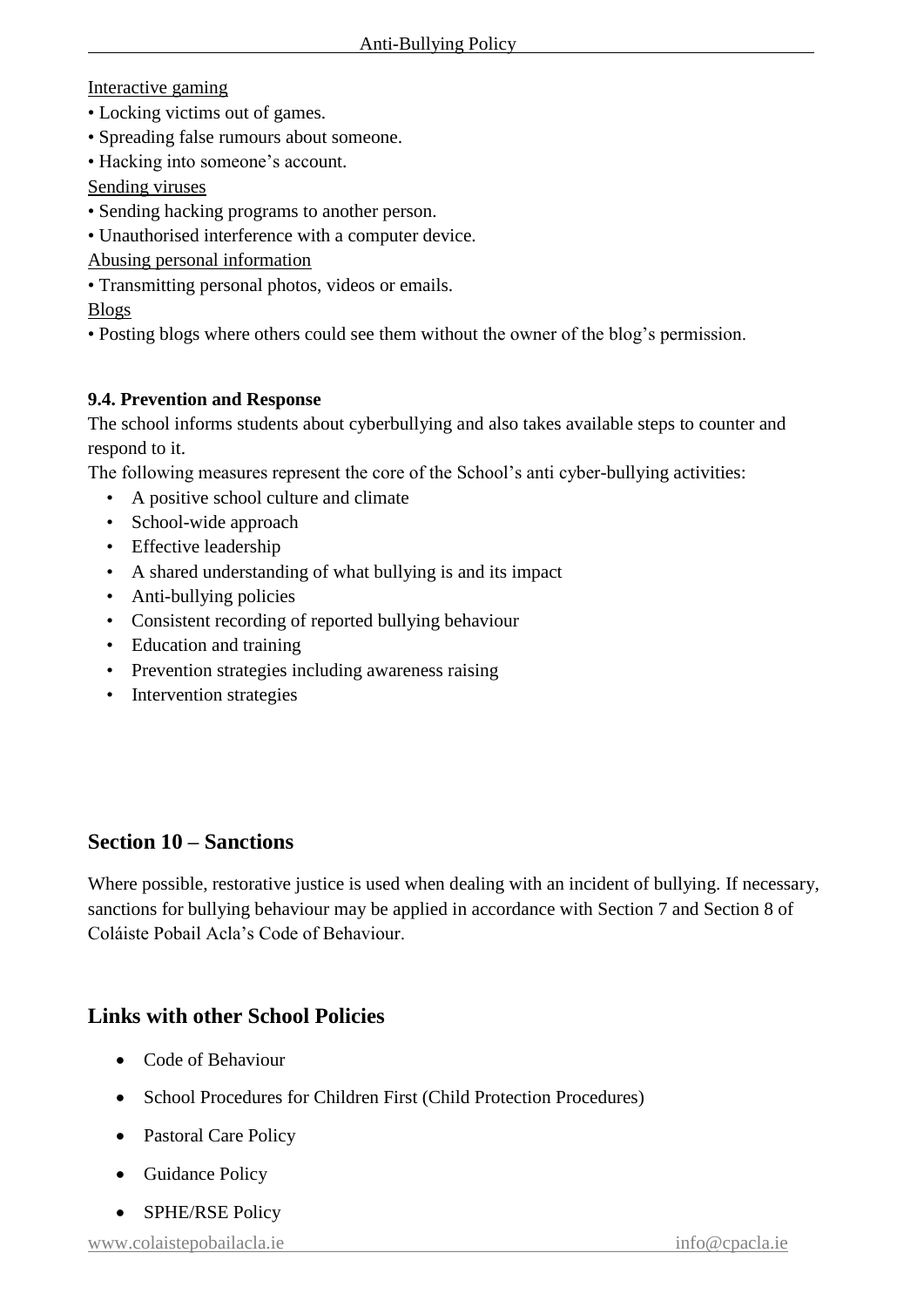- ICT Acceptable Use Policy
- Awards Programme
- Professional Code of Conduct for Teachers
- Mobile Phone Policy

## **Declaration**

This Coláiste Pobail Acla Policy was formed following consultation with all staff, members of the Board of Management, Parents/Guardians and the Student Council. It is recommended that this policy be reviewed every three years or whenever it is deemed necessary by School Management. It was adopted by the Board of Management of Coláiste Pobail Acla on:

|                                             | Date: |
|---------------------------------------------|-------|
| Mr. Pat Kilbane                             |       |
| Chairperson of the Board of Management      |       |
|                                             |       |
|                                             |       |
| Signed:                                     | Date: |
| Mr. Paul Fahy                               |       |
| Board Secretary & School Principal (Acting) |       |
|                                             |       |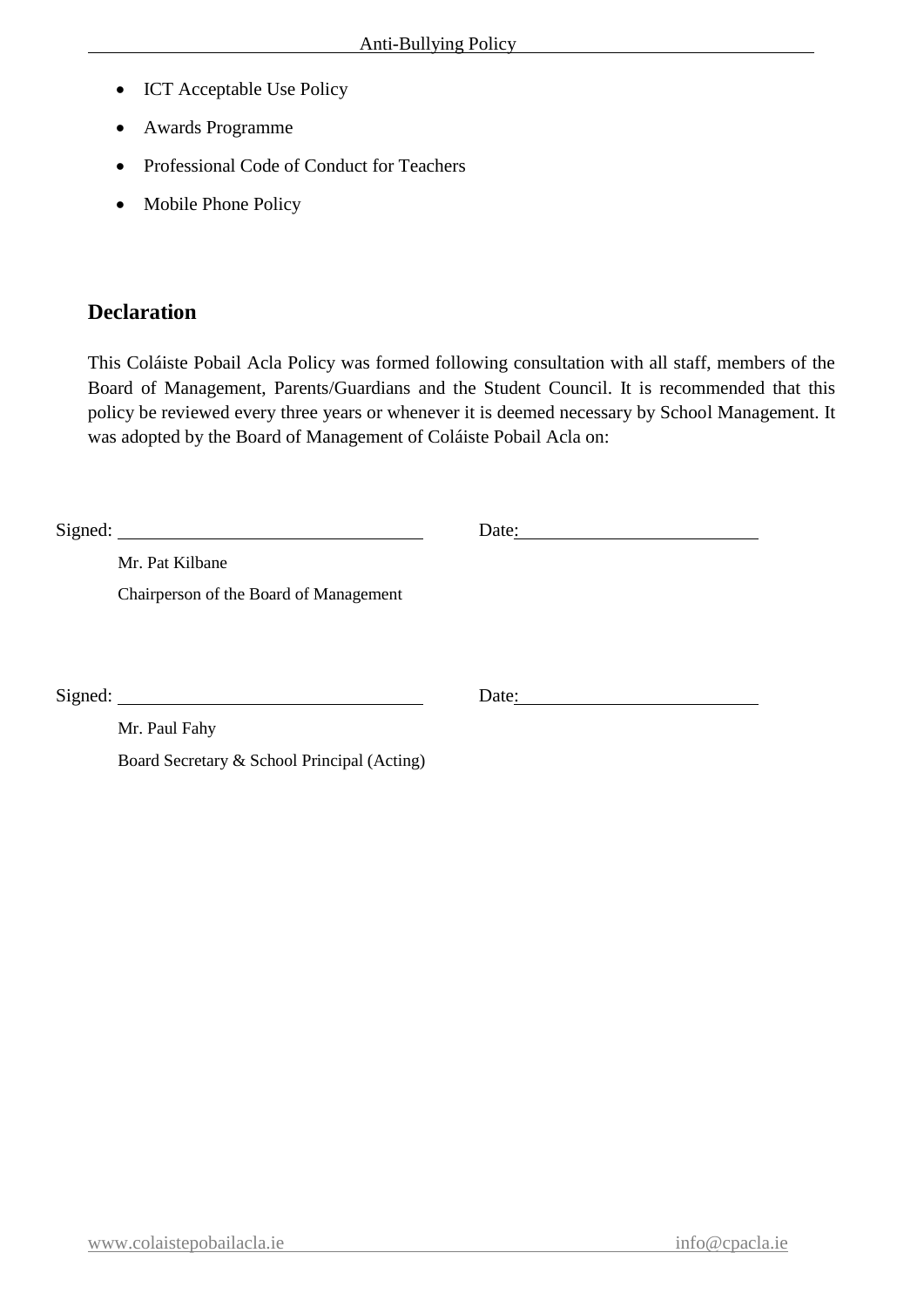## **Appendices**

## **Appendix 1: Definition and Types of Bullying**

## Definition of Bullying

In the context of these procedures, bullying is defined as unwanted negative behaviour, verbal, psychological or physical conducted by an individual or group against another person (or persons) and which is repeated over time.

The following types of bullying behaviour are included in this non-exhaustive definition:

- 1. deliberate exclusion, malicious gossip and other forms of relational bullying
- 2. cyber-bullying
- 3. identity-based bullying such as homophobic bullying, racist bullying, bullying based on a person's membership of the Traveller community and bullying of those with disabilities or special educational needs.

In addition, in the context of these procedures placing a once-off offensive or hurtful public message, image or statement on a social network site or other public forum where that message, image or statement can be viewed and/or repeated by other people will be regarded as bullying behaviour.

Isolated or once-off incidents of intentional negative behaviour including a once-off offensive or hurtful text message or other private messaging do not fall within this definition of bullying and should be dealt with, as appropriate, in accordance with the school's code of behaviour. A single incident can have a serious effect on a pupil and may also constitute harassment which is legally prohibited in schools under equality legislation.

Harassment is any form of unwanted conduct related to any of the nine discriminatory grounds (gender including transgender, civil status, family status, sexual orientation, religion, age, disability, race and membership of the Traveller community).

## Types of Bullying

The following are some of the types of bullying behaviour that can occur amongst pupils:

- Physical aggression: This behaviour includes pushing, shoving, punching, kicking, poking and tripping people. It may also take the form of severe physical assault. While pupils often engage in 'mess fights', they can sometimes be used as a disguise for physical harassment or inflicting pain.
- Intimidation: Some bullying behaviour takes the form of intimidation: it may be based on the use of very aggressive body language with the voice being used as a weapon. Particularly upsetting can be a facial expression which conveys aggression and/or dislike.
- Isolation/exclusion and other relational bullying: This occurs where a certain person is deliberately isolated, excluded or ignored by some or all of the class group. This practice is usually initiated by the person engaged in bullying behaviour and can be difficult to detect. It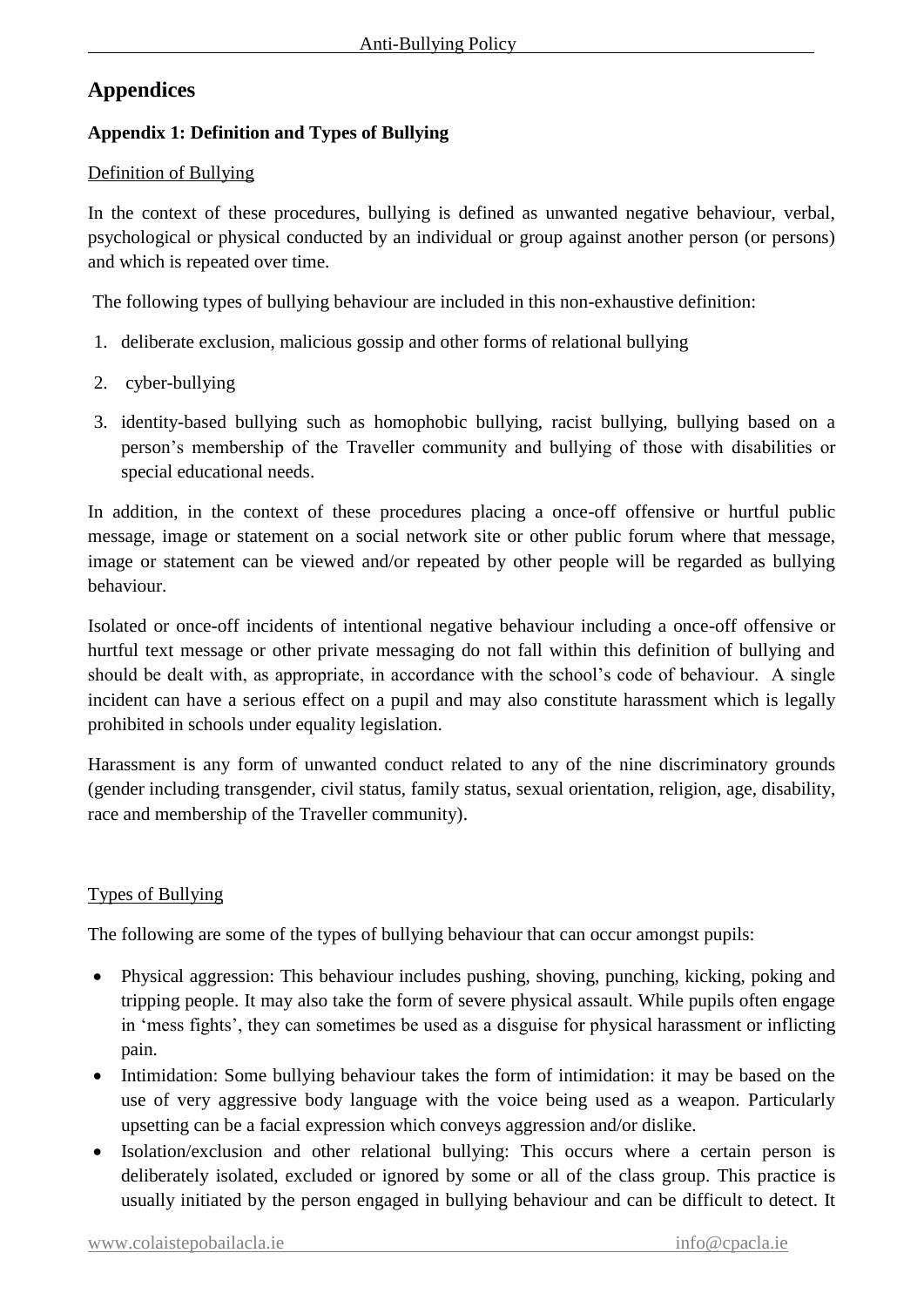may be accompanied by writing insulting remarks about the pupil in public places, by passing around notes about or drawings of the pupil or by whispering insults about them loud enough to be heard. Relational bullying occurs when a person's attempts to socialise and form relationships with peers are repeatedly rejected or undermined. One of the most common forms includes control: "Do this or I won't be your friend anymore" (implied or stated); a group ganging up against one person (girl or boy); non-verbal gesturing; malicious gossip; spreading rumours about a person or giving them the "silent treatment".

- Cyber-bullying: This type of bullying is increasingly common and is continuously evolving. It is bullying carried out through the use of information and communication technologies such as text, social network sites, e-mail, instant messaging, apps, gaming sites, chat-rooms and other online technologies. Being the target of inappropriate or hurtful messages is the most common form of online bullying. As cyber-bullying uses technology to perpetrate bullying behaviour and does not require face to face contact, cyber-bullying can occur at any time (day or night). Many forms of bullying can be facilitated through cyber-bullying. For example, a target may be sent homophobic text messages or pictures may be posted with negative comments about a person's sexuality, appearance etc.
- Name calling: Persistent name-calling directed at the same individual(s) which hurts, insults or humiliates should be regarded as a form of bullying behaviour. Often name - calling of this type refers to physical appearance, e.g., size or clothes worn. Accent or distinctive voice characteristics may attract negative attention. Academic ability can also provoke name calling. This tends to operate at two extremes. There are those who are singled out for attention because they are perceived to be weak academically. At the other extreme there are those who, because they are perceived as high achievers, are also targeted.
- Damage to property: Personal property can be the focus of attention for bullying behaviour. This may result in damage to clothing, mobile phone or other devices, school books and other learning material or interference with a pupil's locker or bicycle. The contents of school bags and pencil cases may be scattered on the floor. Items of personal property may be defaced, broken, stolen or hidden.
- Extortion: Demands for money may be made, often accompanied by threats (sometimes carried out in the event of the targeted pupil not delivering on the demand). A pupil may also be forced into theft of property for delivery to another who is engaged in bullying behaviour.

#### **Note: This list is not exhaustive.**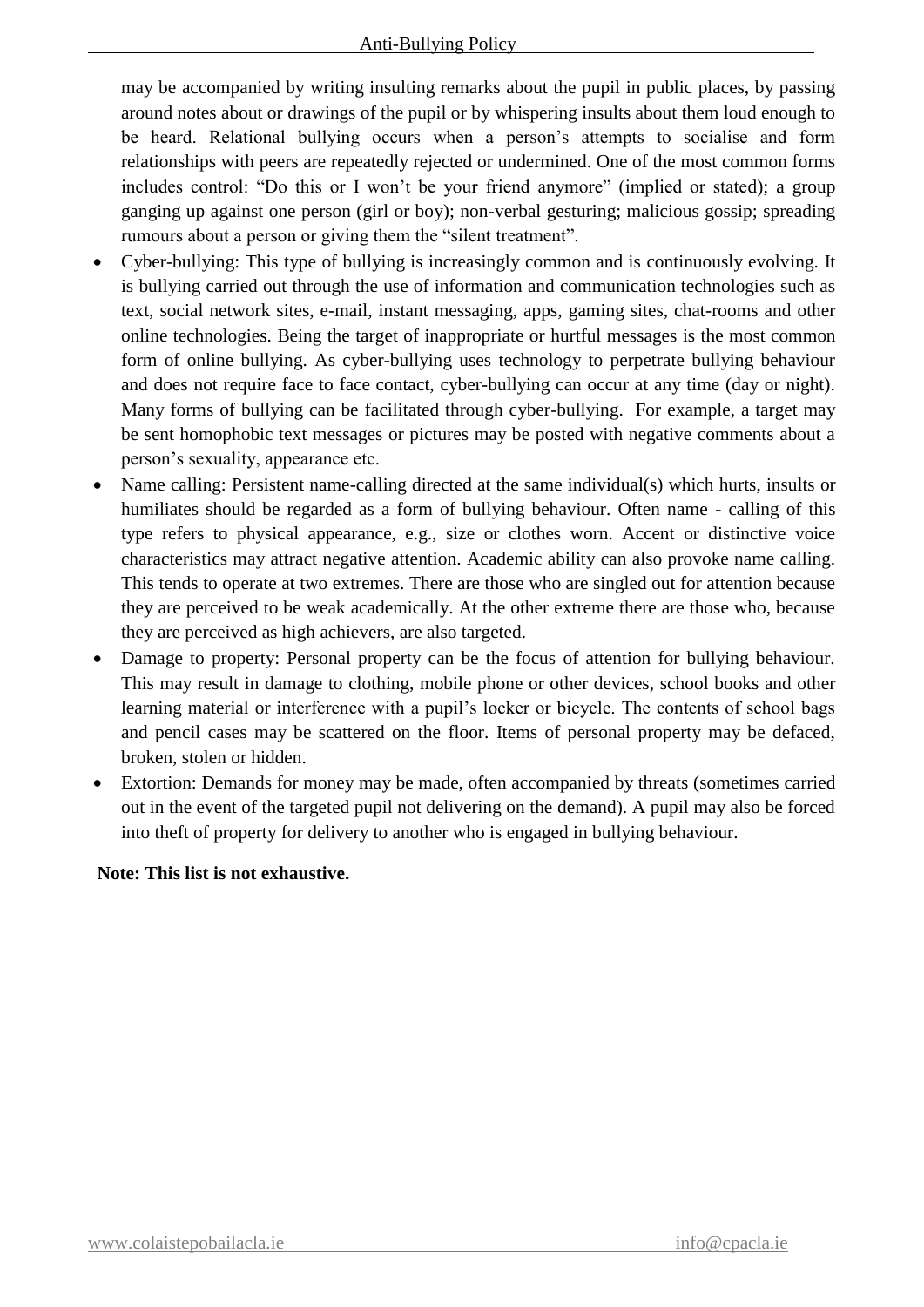## **Appendix 2: Impact and Indicators of Bullying Behaviour**

#### Impacts of Bullying Behaviour

1. Pupils who are being bullied may develop feelings of insecurity, humiliation and extreme anxiety and thus may become more vulnerable. Self-confidence may be damaged with a consequent lowering of self-esteem. While they may not talk about what is happening to them, their suffering is indicated through changes in mood and behaviour. Extreme cases of bullying may result in suicide. It is, therefore, essential to be alert to changes in behaviour as early intervention can be very effective.

2. Pupils who witness bullying may also be affected and may suffer in similar ways to those who are bullied. For example, pupils who witness identity-based bullying and share that identity can experience anxiety and feel under threat themselves. Pupils can also feel guilt or distress at not being able to help the person being bullied.

3. There are also consequences for individuals who engage in bullying behaviour. Pupils who become involved in such behaviour can be at higher risk of depression. Other possible long-term consequences may include an increased risk of developing an anti-social personality, anxiety disorders, a likelihood of substance abuse and law-breaking behaviour in adulthood and decreased educational and occupational attainment.

### Indicators of Bullying Behaviour

The following signs and symptoms may suggest that a pupil is being bullied:

- 1. Anxiety about travelling to and from school e.g. requesting Parents/Guardians to drive or collect him/her, changing travel routes, avoiding regular times for travelling to and from school.
- 2. Unwillingness to go to school, refusal to attend, truancy, etc.
- 3. Deterioration in educational performance, loss of concentration and loss of enthusiasm and interest in school.
- 4. Pattern of physical illnesses e.g. headaches, stomach aches.
- 5. Unexplained changes either in mood or behaviour which may be particularly noticeable before returning to school after weekends or more especially after longer school holidays.
- 6. Visible signs of anxiety or distress e.g. stammering, withdrawing, nightmares, difficulty in sleeping, crying, not eating, vomiting, bedwetting.
- 7. Spontaneous out-of-character comments about either pupils or teachers.
- 8. Possessions missing or damaged.
- 9. Increased requests for money or stealing money
- 10. Unexplained bruising or cuts or damaged clothing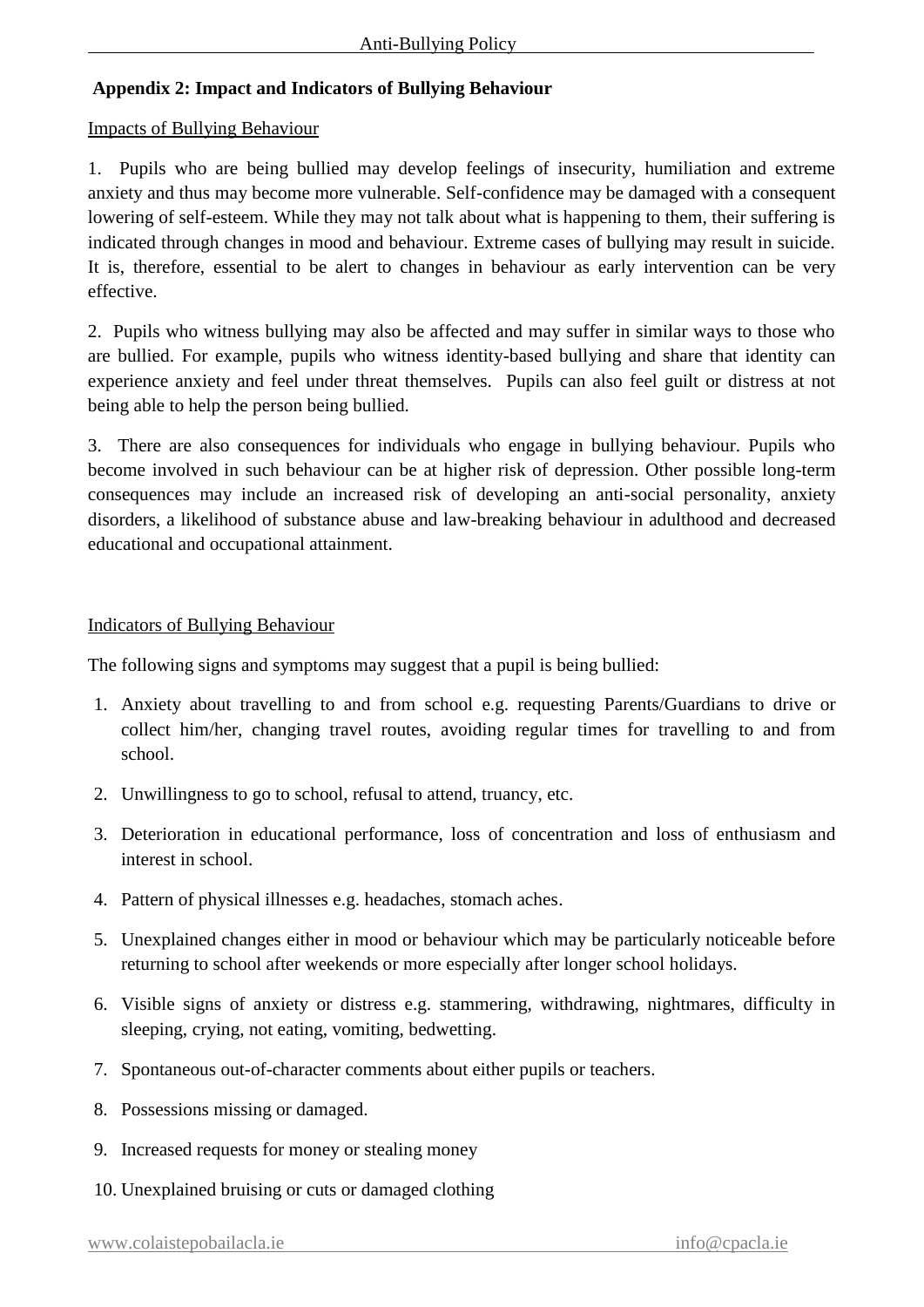11. Reluctance and/or refusal to say what is troubling him/her.

There may be other signs depending on the individual and his/her circumstances. The above signs do not necessarily mean that a pupil is being bullied but if repeated or occurring in combination, these signs do warrant investigation in order to establish what is affecting the pupil.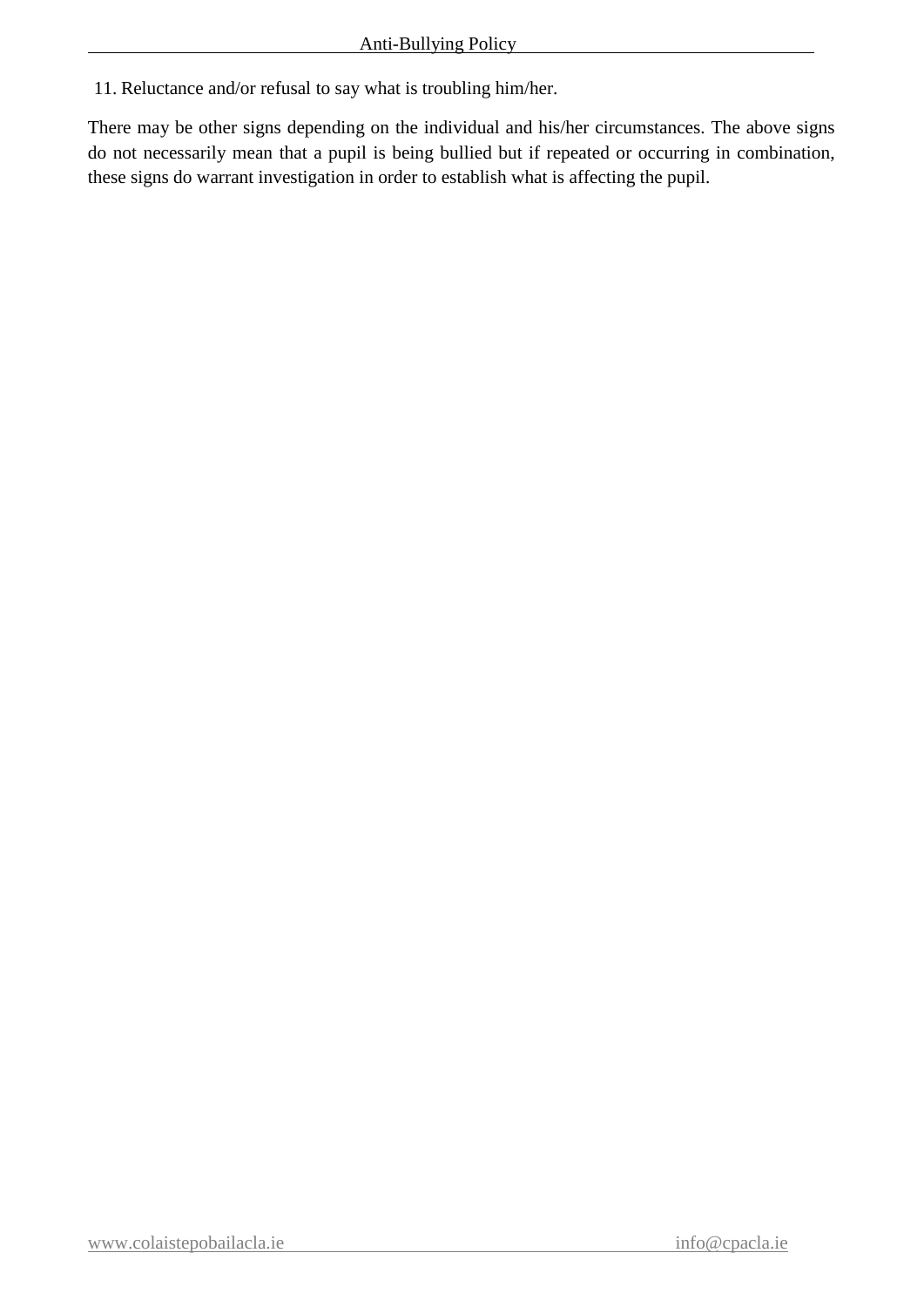## **Appendix 3: Characteristics Associated with Bullying**

It is important to recognise that any pupil can be bullied or can engage in bullying behaviour.

The Student who Engages in Bullying Behaviour

1. A significant proportion of bullying is not merely behavioural but is rooted in a lack of respect for diversity and in social inequalities. "Prejudice-based" or "identity- based" bullying can be a significant factor in bullying behaviour.

2. Students who engage in bullying behaviour tend to display aggressive attitudes combined with a low level of self-discipline. They may lack any sense of remorse convincing themselves that the other person deserves the treatment they are receiving.

3. Students who engage in bullying behaviour can be attention seeking: setting out to impress bystanders and responding to the reaction their behaviour provokes. They can lack the ability to empathise. They can appear unaware or indifferent to the other person's feelings. It is of note that pupils who exhibit bullying behaviour often suffer from a lack of confidence and have low selfesteem.

4. However, it must also be recognised that students who engage in bullying behaviour do not always intend to bully or may not recognise the potential negative impact of their words and actions on others.

5. It is not uncommon to find that students who engage in bullying behaviour may also have been bullied themselves.

## The Student who is Bullied

1. Any student through no fault of their own may be a target of bullying. It is common in the course of normal interaction for students to tease or taunt each other. However, at a certain point, teasing and taunting may become forms of bullying behaviour. As students can be particularly quick to notice differences in others, students who are perceived as different in some way can be more prone to encounter such behaviour. However, the students who are most at risk of being bullied are those who react in a vulnerable and distressed manner. The seriousness and duration of the bullying behaviour can be related to the student's continuing response to the verbal, physical or psychological aggression.

2. Students who are bullied often experience difficulties in speaking up about bullying. The difficulties include:

(i) Fear of reprisals

(ii) Concerns about being perceived as a "tell-tale'' for reporting bullying

(iii) Concerns about "getting into trouble" with the principal or teacher for reporting bullying

(iv) Not having evidence to back up a bullying allegation

(v) Not knowing how the matter will be dealt with by the school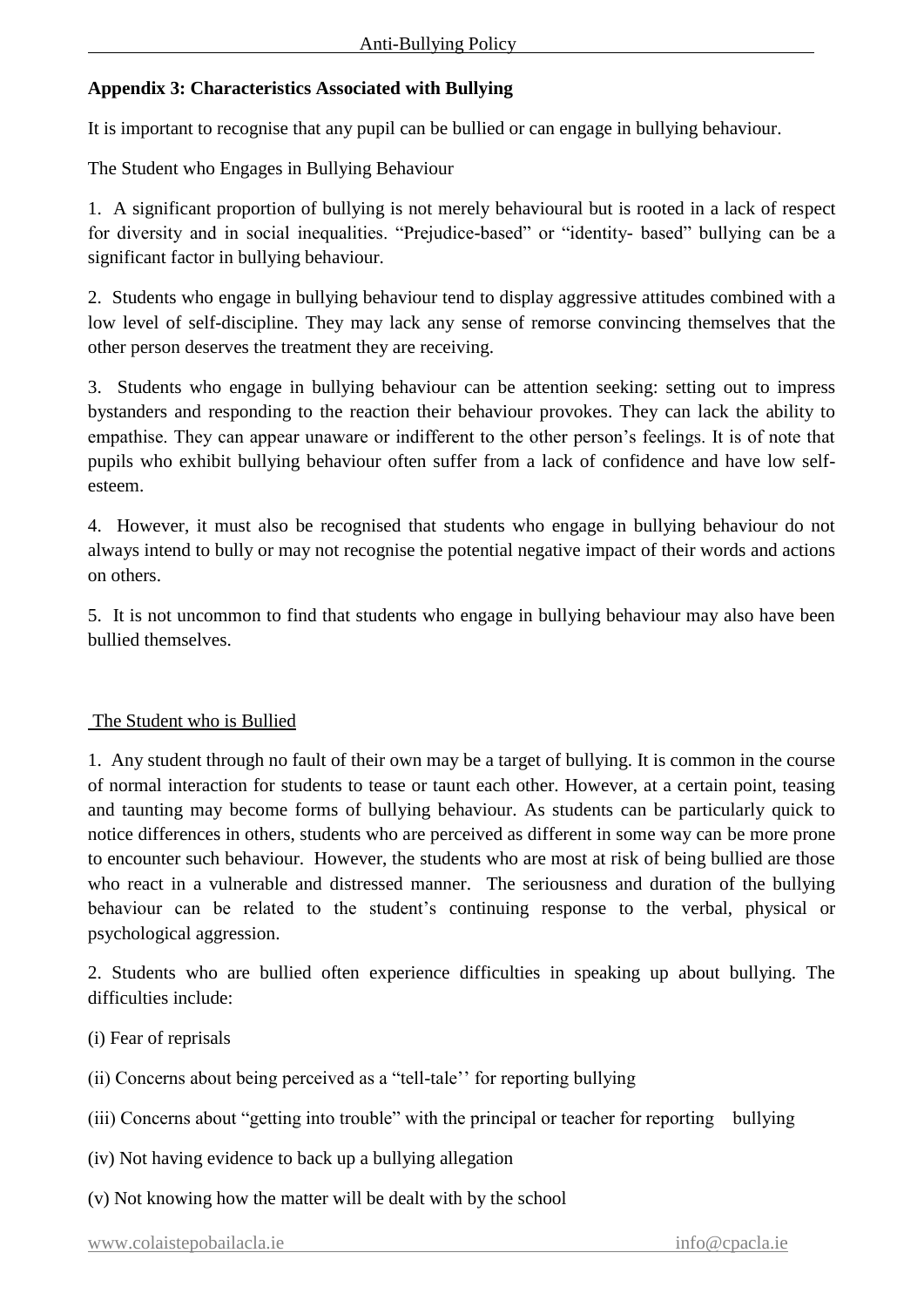(vi) Not feeling fully confident of being believed

#### More Vulnerable Students

1. While bullying can happen to any pupil, it is known that some may be more vulnerable to or at risk of experiencing bullying. Such vulnerable groups include pupils with disabilities or special educational needs, those from ethnic minority and migrant groups, pupils from the Traveller community, lesbian, gay, bisexual or transgender pupils and those perceived to be LGBT and pupils of minority religious faiths.

2. There can be an increased vulnerability to bullying amongst pupils with special educational needs and particularly those who do not understand social cues and/or have difficulty communicating. Some pupils with complex needs may lack understanding of social situations and therefore trust everyone implicitly. Such pupils may be more vulnerable because they do not have the same social skills or capacity as others to recognise and defend themselves against bullying behaviour. Research suggests that children with disabilities and with special educational needs are more likely to be bullied than others. Bullying can also have a more severe impact on such children. For example, some studies which compare the impact of bullying on children with and without certain disabilities, such as a speech and language difficulty, show that bullying has a greater impact on self-esteem for those with a disability.

3. Homophobic and transphobic bullying (bullying targeted at those who are or who are perceived to be LGBT) has also been found to be prevalent with evidence that such pupils have particular difficulty in speaking up or reporting the bullying behaviour.

#### Where Does Bullying Happen?

Bullying can happen anywhere at any time but there are certain times and places which particularly facilitate bullying.

1. Cyber-bullying: Access to technology means that cyber-bullying can happen around the clock and the pupil's home may not even be a safe haven from such bullying. Pupils are increasingly communicating in ways that are often unknown to adults and free from supervision. The nature of these technologies means digital content can be shared and seen by a very wide audience almost instantly and is almost impossible to delete permanently. While cyber bullying often takes place at home and at night, the impact can also be felt in school.

2. Areas of unstructured activity: Bullying in schools frequently takes place in the playground/schoolyard. School grounds with hidden or obscured parts may provide an environment conducive to bullying. Many common playground/schoolyard games present opportunities for bullying because of their physical nature. It is relatively easy to single out and bully another pupil. The noise level masks much of what is going on. The playground/schoolyard provides the opportunity for older students to pick on younger students. It can also be the setting for bullying by groups. Continuing provocation may eventually lead to a physical fight and ironically in some cases the person being bullied may appear to be the aggressor because he/she finally gives vent to his/her frustration.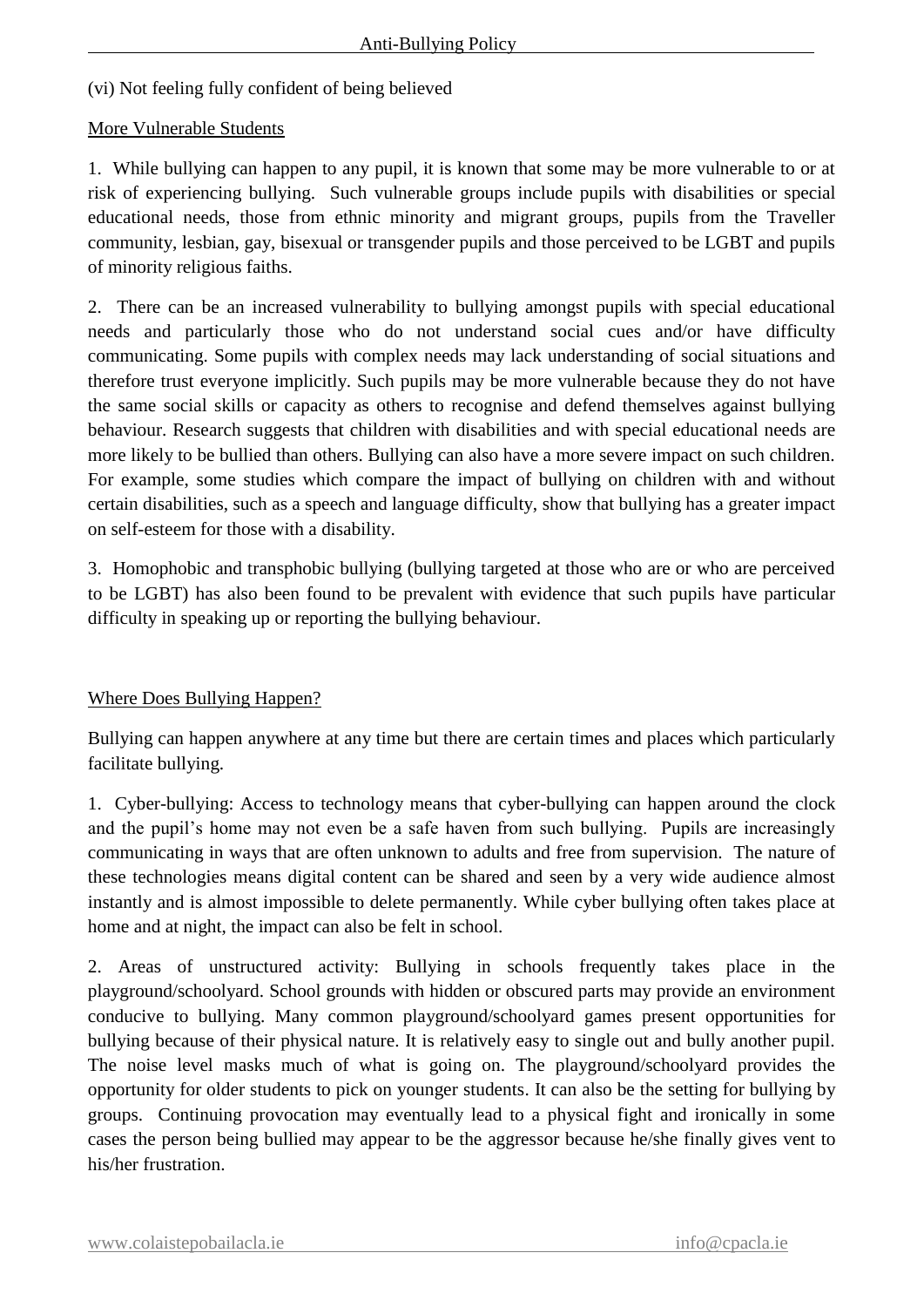Toilets, corridors, cloakrooms, locker areas, changing rooms, showers, the gym and assembly hall may be the scene of verbal, psychological and physical bullying. The behaviour of pupils in those areas needs careful monitoring.

3. Bullying in the classroom: Bullying may also take place in class. It may occur subtly through glances, looks and sniggers but may take the more overt form of physical intimidation. It may also be exacerbated if a classroom atmosphere prevails whereby students are allowed to make derogatory comments about their classmates or other teachers. However, teachers need to be alert to the underlying reasons for such comments in case students are trying to disclose something which is disturbing them and thus needs further investigation. Bullying may also occur between class periods irrespective of whether the class or the teacher moves.

4. Coming to and from school: The area immediately outside the school, the local shops and local neighbourhood are often the scenes of bullying. Bullying can also take place at the bus-stop or on the journey to and from school whether the individuals are walking, cycling or on school buses.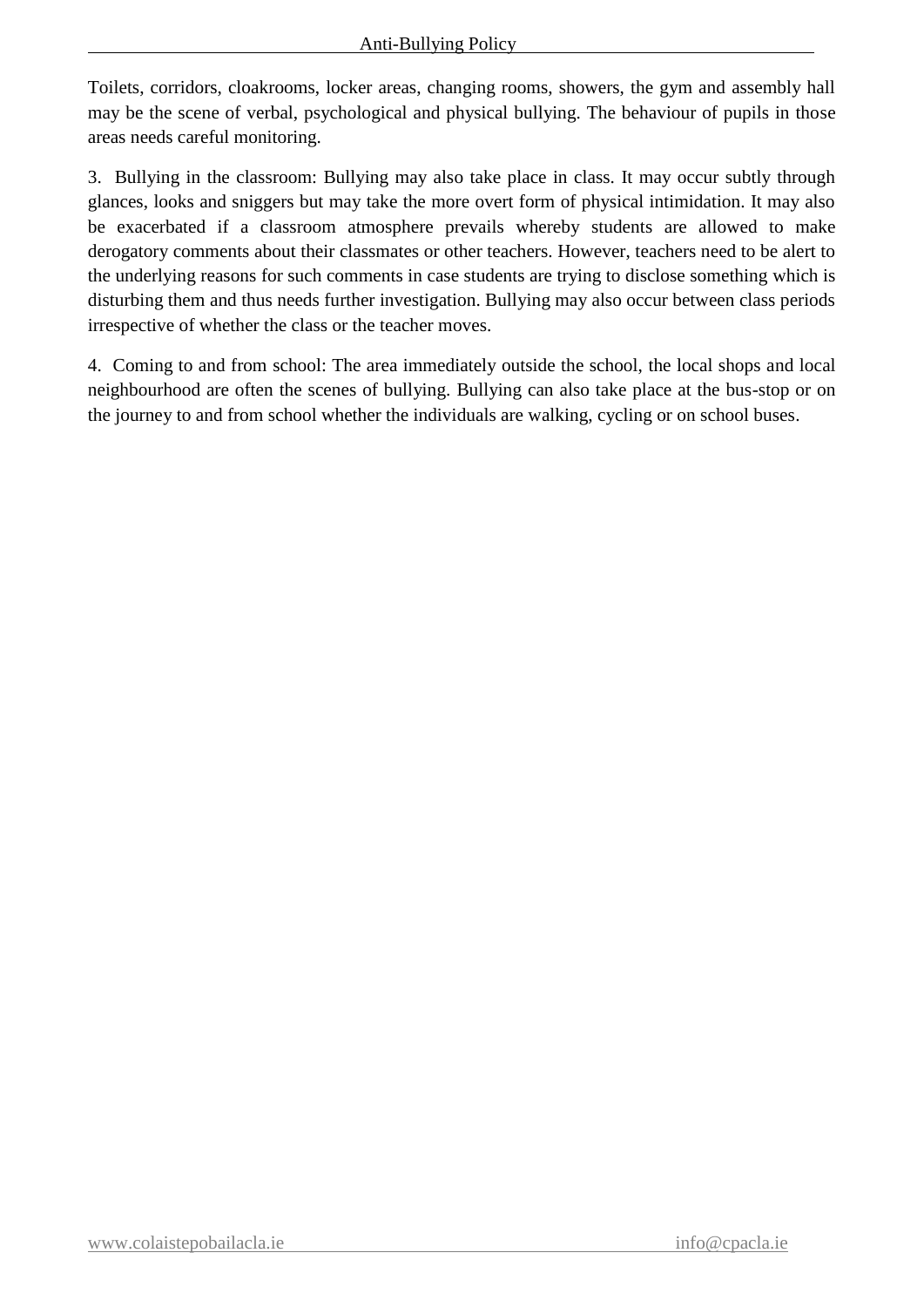## **Appendix 4: Opportunities for Education in the Curriculum Content of the School**

There are a number of curriculum components and programmes which are particularly relevant to the prevention of bullying and the promotion of respect for diversity and inclusiveness.

SPHE: timetabled for all classes, at all levels - the SPHE curriculum makes specific provision for exploring bullying as well as the inter-related areas of belonging and integrating, communication, conflict, friendship and personal.

RSE: The Relationship and Sexuality Education (RSE) programme provides opportunities to explore and discuss areas such as human sexuality and relationships, which has particular relevance to identity-based bullying.

English and Irish: there is a wide range of literature available which could be used to stimulate discussion.

CSPE: stresses the interdependence of people in communities at local, national and international levels.

Geography and History: references to colonisation, exploitation and dictatorships could be used to illustrate the negative aspect of power.

Wellbeing Programme: *(part of new Junior Cycle)*: this will complement the Pastoral Care supports already in the school.

The work could be extended into many other areas such as Art, Drama, Religious Education, and Physical Education.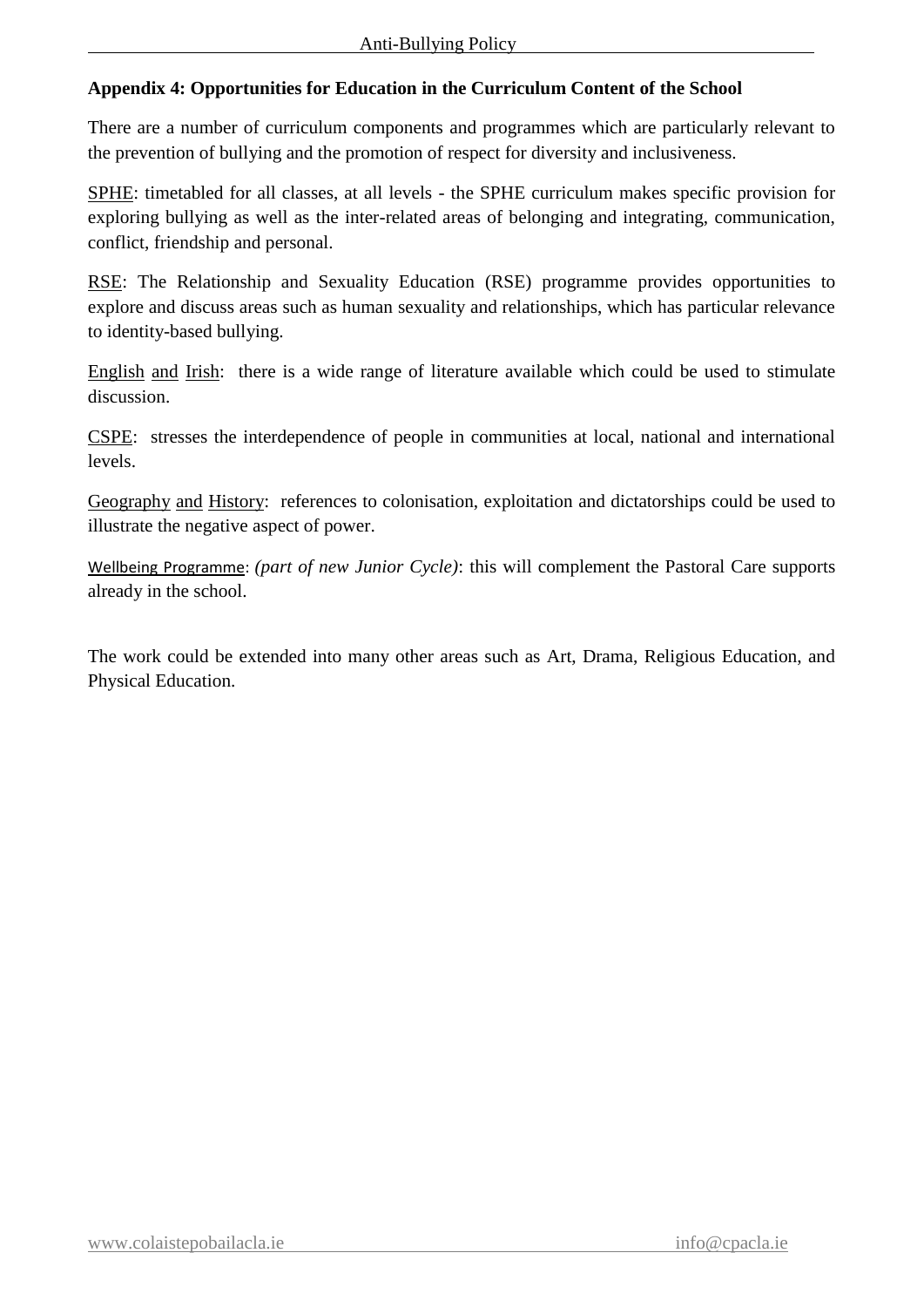## **Appendix 5: DES Circular 23/2010**

To Chairpersons of Boards of Management and Principals of all Post-Primary Schools

Social, Personal and Health Education (SPHE) & Relationships and Sexuality Education (RSE) Best Practice Guidelines for Post-Primary Schools

#### INTRODUCTION

The Department of Education and Science wishes to advise management authorities of the necessity to adhere to best practice guidelines in the mandatory implementation of SPHE/RSE in the junior cycle and RSE in the senior cycle.

National and international research has consistently shown that the qualified classroom teacher is the best placed professional to work sensitively and consistently with students and that s/he can have a powerful impact on influencing students' attitudes, values and behaviour in all aspects of health education.

The SPHE/RSE programme should have a substantial skills development element and should not merely be information based. Such skills are developed over time and founded on an ongoing relationship based on trust, understanding and mutual respect.

Young people flourish in an environment where there is a whole-school approach to the holistic growth of students and where there is a shared belief in their potential for development, learning and wellbeing.

#### RESPONSIBILITY OF SCHOOLS

The Education Act (1998) states that:

A recognised school shall promote the moral, spiritual, social and personal development of students and provide health education for them, in consultation with their Parents/Guardians, having regard to the characteristic spirit of the school.

School management, principals and teachers have a duty to provide the best quality and most appropriate social, personal and health education for their students. They also have a duty to protect students in their care at all times from any potentially harmful, inappropriate or misguided resources, interventions or programmes.

#### VISITORS TO POST-PRIMARY SCHOOLS: GUIDELINES

If schools wish to enhance or supplement SPHE/RSE by inviting visitors to the classroom precise criteria must apply. Outside facilitators who contribute to the SPHE/RSE programme can play a valuable role in supplementing, complementing and supporting a planned, comprehensive and established SPHE/RSE programme. Any such visitor or visiting group should adhere to the guidelines of good practice as set out in the SPHE Handbook Section 7 and which are condensed herewith:

• Visitors to the classroom or school, particularly those engaging directly with students, should be aware of relevant school policies including the school's child protection policy, RSE policy and substance misuse policy. Any such visit must be carefully planned in advance in line with the relevant whole-school SPHE/RSE programme(s) and policies.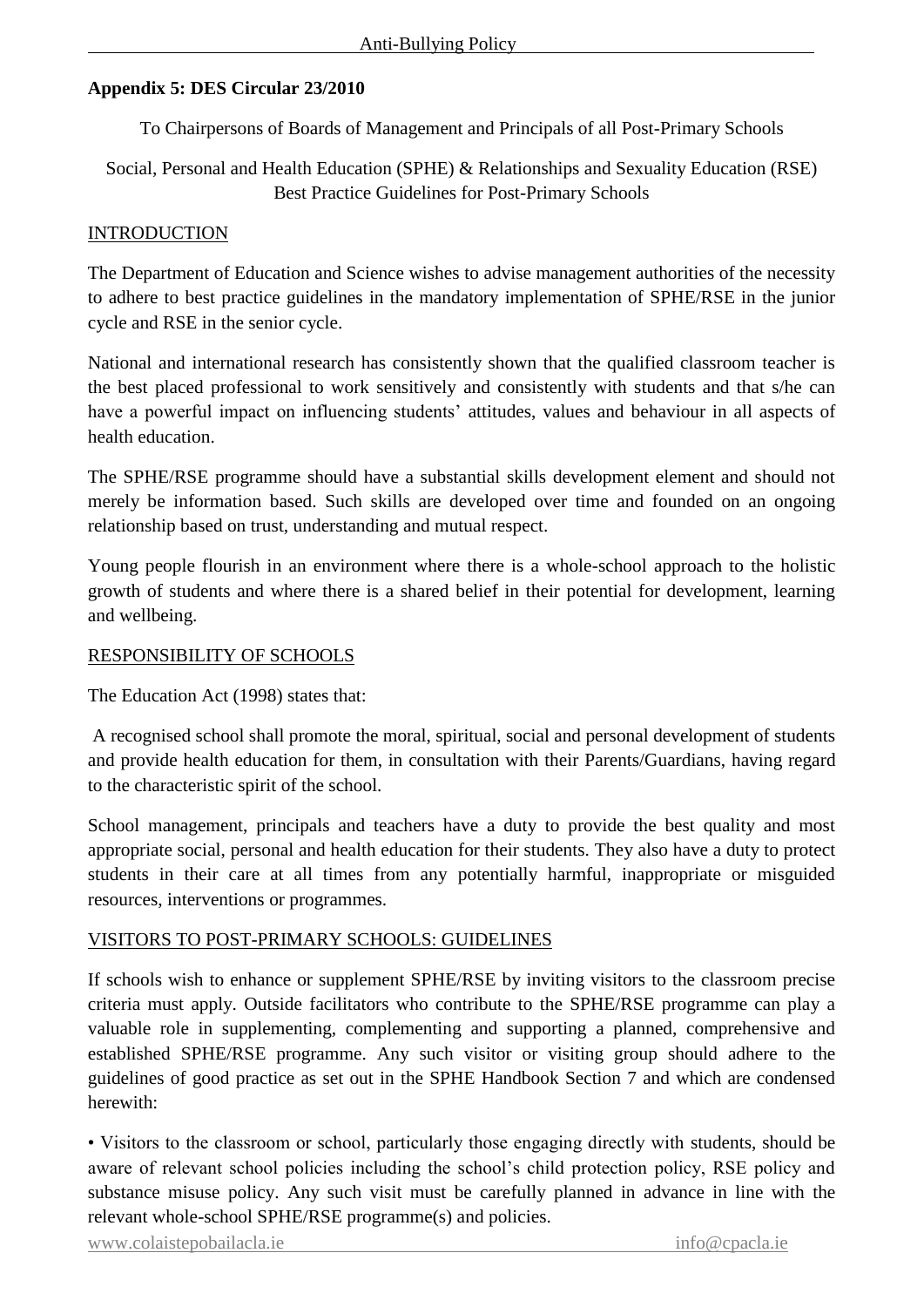• Talks/programmes delivered by outside agencies or speakers must be consistent with and complementary to the school's ethos and SPHE/RSE programme. Visits should be planned, researched and implemented in partnership with school personnel.

• Relevant teachers need to liaise with and be involved with all visitors and external agencies working with the school and the whole staff needs to be made aware of same.

• It is strongly recommended that Parents/Guardians should be consulted and made aware of any such visiting people or agencies to classrooms / schools.

• The school's SPHE/RSE coordinator may also help in the process of whole-school planning and coordination to support the effective implementation of SPHE/RSE.

• It is of the utmost importance that classroom teachers remain in the classroom with the students and retain a central role in delivery of the core subject matter of the SPHE/RSE programme. The presence of the classroom teacher should ensure that the school follows appropriate procedures for dealing with any issue(s) that may arise as a result of the external input(s).

• All programmes and events delivered by visitors and external agencies must use appropriate, evidence- based methodologies with clear educational outcomes. Such programmes are best delivered by those specifically qualified to work with the young people for whom the programmes are designed.

• All programmes, talks, interventions and events should be evaluated by students and teachers in terms of the subject matter, messages, structure, methodology and proposed learning outcomes.

PLEASE NOTE - Research findings indicate that the following teaching approaches have limited effect and are counterproductive to the effective implementation of SPHE. In light of this, schools are advised to avoid the following approaches:

Scare tactics - Information that induces fear, and exaggerates negative consequences, is inappropriate and counterproductive.

Sensationalist interventions - Interventions that glamorise or portray risky behaviour in an exciting way are inappropriate and can encourage inappropriate risk taking.

Testimonials - Stories focused on previous dangerous lifestyles can encourage the behaviour they were designed to prevent by creating heroes/heroines of individuals who give testimony.

Information only interventions - Programmes which are based on information alone are very limited in the learning outcomes they can achieve and can in fact be counter-productive in influencing values, attitudes and behaviour.

Information that is not age appropriate - Giving information to students about behaviours they are unlikely to engage in can be counterproductive in influencing values, attitudes and behaviour.

Once off/short term interventions - Short-term interventions, whether planned or in reaction to a crisis, are ineffective.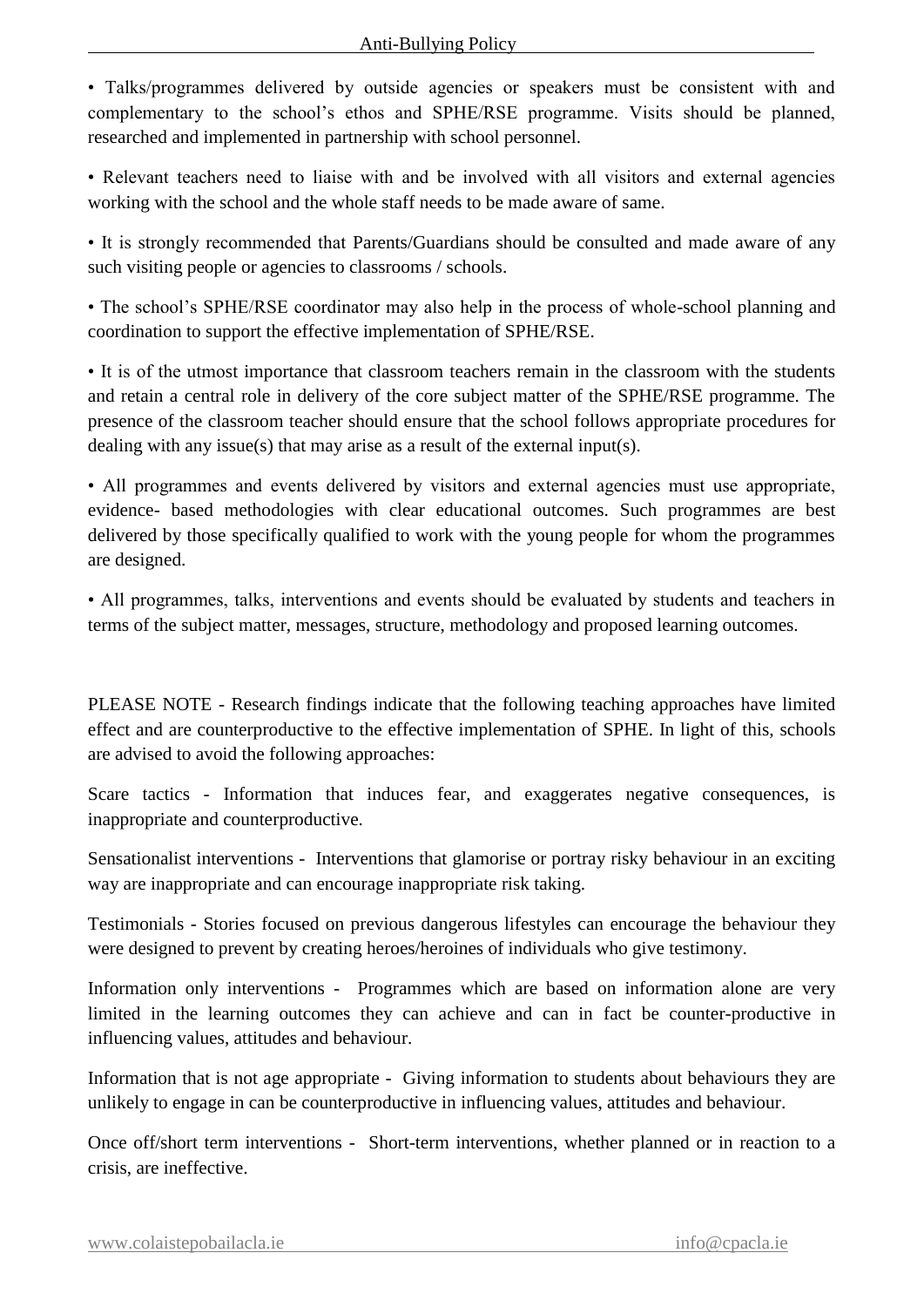Normalising young people's risky behaviour - Giving the impression to young people, directly or indirectly, that all their peers will engage/are engaging in risky behaviours could put pressure on them to do things they would not otherwise do.

Didactic approach - Didactic approaches which are solely directive in nature are ineffective in the successful implementation of SPHE/RSE.

#### FURTHER INFORMATION

Information, advice and support is available from the SPHE Support Service which is a partnership between the Department of Education and Science, the Department of Health and Children, and the Health Service Executive, in association with Marino Institute of Education.

SPHE Support Service Tel: (01) 805-7718 (Post-Primary) Fax: (01) 853-5113 Marino Institute of Education Email: sphe@mie.ie Griffith Avenue Website: www.sphe.ie Dublin 9.

Please bring this circular to the attention of teachers and members of the school board of management. This circular may also be accessed at www.education.ie under Education Personnel/Circulars.

Alan Wall

Principal Officer Teacher Education Section, March 2010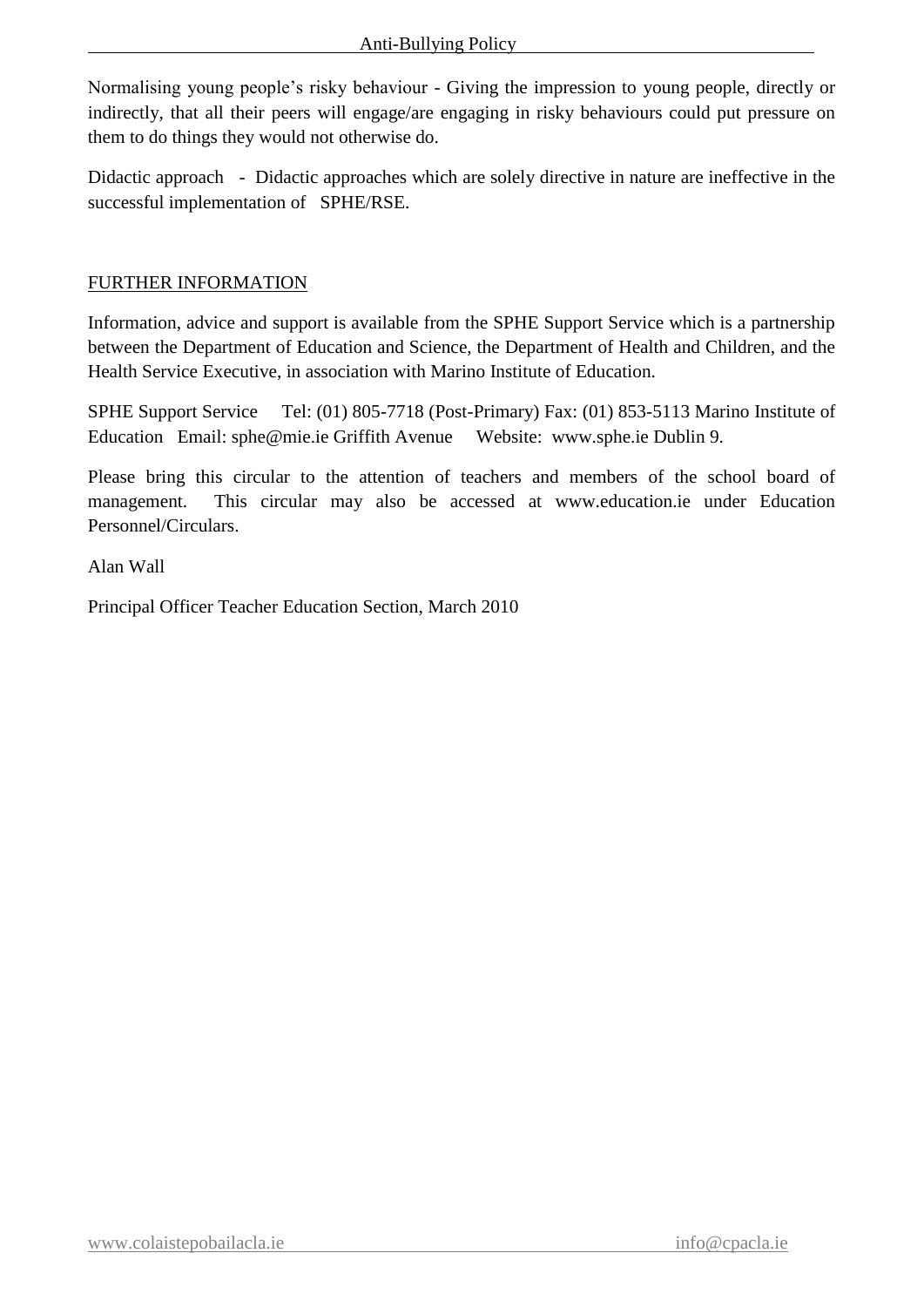## **Appendix 6: Key Elements of a Positive School Culture & Climate**

- The school acknowledges the right of each member of the school community to enjoy school in a secure environment.
- The school acknowledges the uniqueness of each individual and his/her worth as a human being.
- The school promotes positive habits of self-respect, self-discipline and responsibility among all its members.
- The school prohibits vulgar, offensive, sectarian or other aggressive behaviour or language by any of its members.
- The school has a clear commitment to promoting equity in general and gender equity in particular in all aspects of its functioning.
- The school has the capacity to change in response to pupils' needs.
- The school identifies aspects of curriculum through which positive and lasting influences can be exerted towards forming pupils' attitudes and values.
- The school takes particular care of 'at risk' pupils and uses its monitoring systems to facilitate early intervention where necessary and it responds to the needs, fears or anxieties of individual members in a sensitive manner.
- The school recognises the need to work in partnership with and keep Parents/Guardians informed on procedures to improve relationships on a school-wide basis.
- The school recognises the role of Parents/Guardians in equipping the pupil with a range of life- skills.
- The school recognises the role of other community agencies in preventing and dealing with bullying.
- The school promotes habits of mutual respect, courtesy and an awareness of the interdependence of people in groups and communities.
- The school promotes qualities of social responsibility, tolerance and understanding among all its members both in school and out of school.
- Staff members share a collegiate responsibility, under the direction of the Principal, to act in preventing bullying/aggressive behaviour by any member of the school community.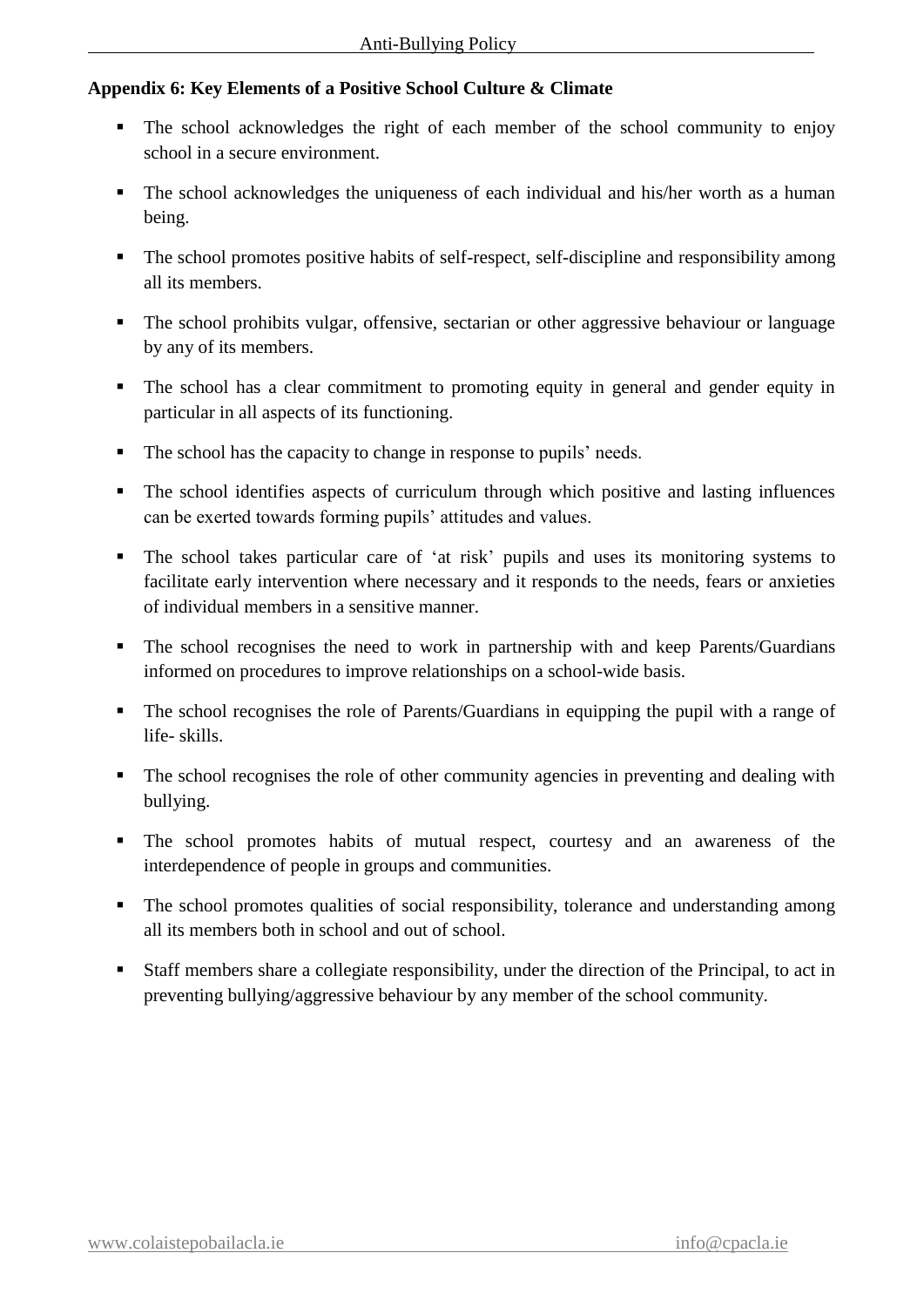## **Appendix 7: Template used by the Relevant Teacher for Gathering Information on Reported Bullying Behaviour**

## Bullying/Cyberbullying Form/Checklist

#### 1. Reporting Details

| Name of Person reporting the incident   |  |
|-----------------------------------------|--|
| Name of Staff member recording incident |  |
| Anonymous Report?                       |  |
| Date of report                          |  |

## 2. Type of Bullying Incident (please tick all that apply; this list is not exhaustive)

| <b>Involves</b> Internet       |  |  |
|--------------------------------|--|--|
| Involves IM                    |  |  |
| <b>Involves SMS</b>            |  |  |
| Friendship feud                |  |  |
| Demanding money/valuables      |  |  |
| Involves photographs or videos |  |  |
| Coercion                       |  |  |
| Encouraging others to join in  |  |  |
| Provocative/sexist taunts      |  |  |
| Linked to bullying in school   |  |  |
|                                |  |  |
|                                |  |  |
|                                |  |  |
|                                |  |  |
|                                |  |  |
|                                |  |  |
|                                |  |  |
|                                |  |  |
|                                |  |  |
|                                |  |  |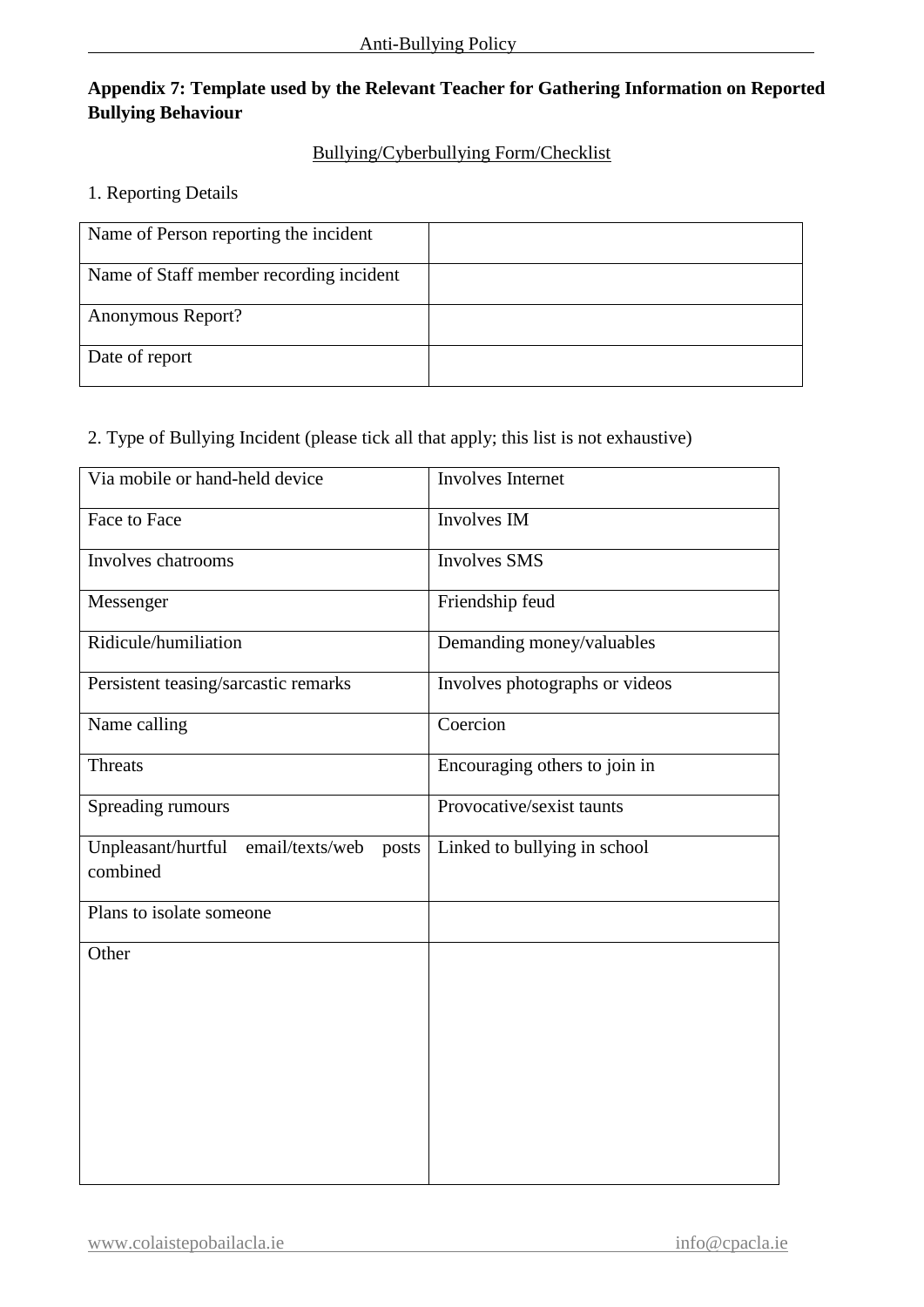| Racist*    | Cyberbullying     |
|------------|-------------------|
| Homophobic | Due to disability |
| Sexual     |                   |

\*If racist report to local authority/The Gardaí /BOM or MSLETB – as appropriate

## 3. Persons Involved in Incident

| Name of alleged victim/target |      |
|-------------------------------|------|
| Class                         | Year |
| Age                           |      |

| Name of alleged Perpetrator (s) |      |
|---------------------------------|------|
| 1.                              |      |
| 2.                              |      |
| 3.                              |      |
| Class                           | Year |
| Age $(s)$                       |      |

#### 4. Incident Details

| Date(s) of incident      |  |
|--------------------------|--|
| Day                      |  |
| Month                    |  |
| Year                     |  |
| <b>Approximate Times</b> |  |
| Before school            |  |
| Morning                  |  |
| Afternoon                |  |
| After school             |  |
| Weekend                  |  |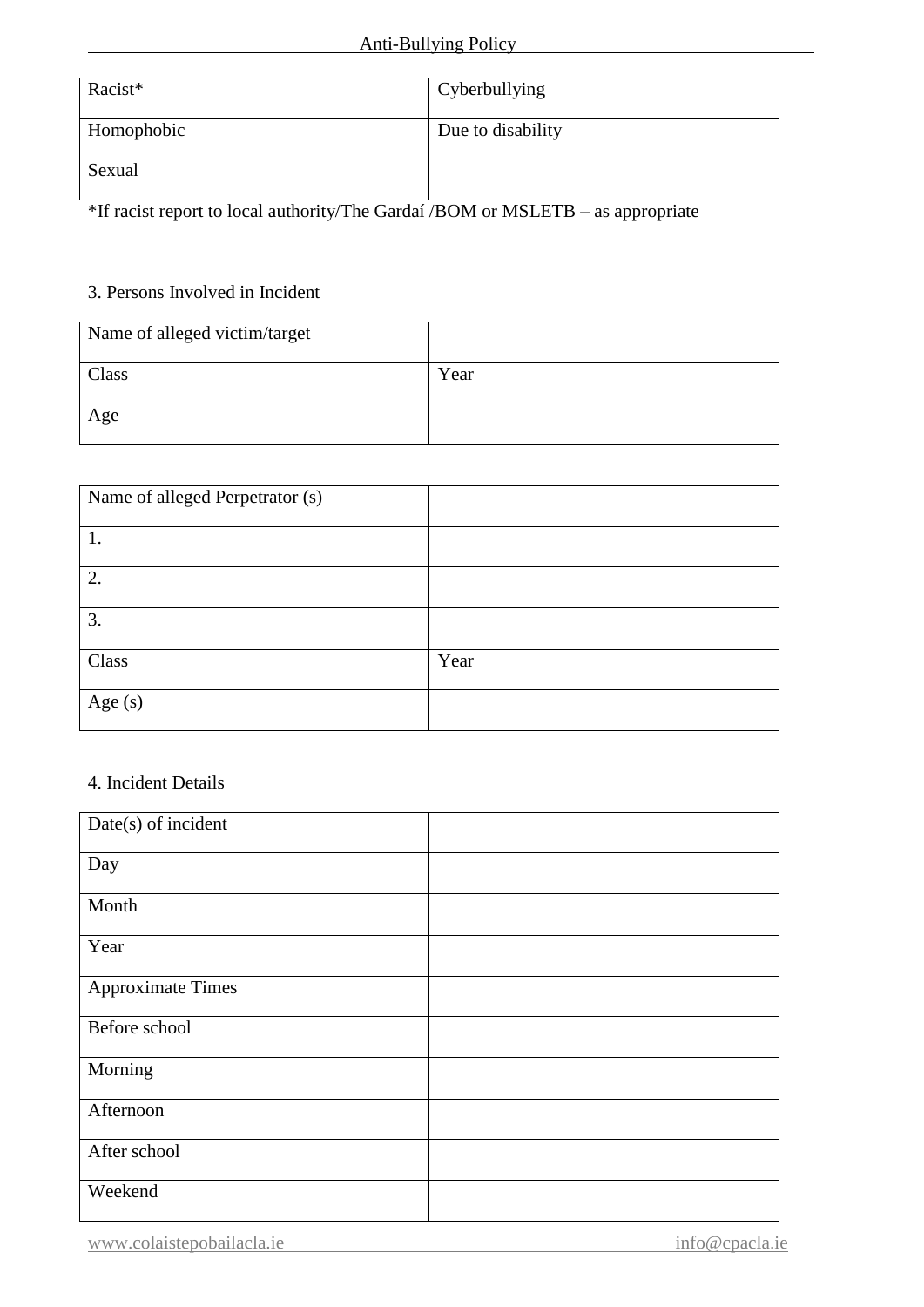| Is this a one-off incident/event?             |  |
|-----------------------------------------------|--|
| How long has this been going on?              |  |
| Has any intervention been tried?              |  |
| If Cyberbullying, has this abuse been         |  |
| reported to the service provider or website   |  |
| administrator?                                |  |
| Is there evidence available e.g. screenshots, |  |
| printouts?                                    |  |
| Do the Gardaí need to be informed?            |  |
| Does a device need to be confiscated or a     |  |
| computer isolated as evidence?                |  |
| Does material need to be taken down from      |  |
| social media website?                         |  |
| Have Parents/Guardians of both students       |  |
| been alerted?                                 |  |
| Who has taken responsibility for the above    |  |
| steps?                                        |  |
|                                               |  |

## 6. Follow Up

| Has the bullying stopped?                   |  |
|---------------------------------------------|--|
| Does the target/victim feel safe?           |  |
| Is further action required?                 |  |
| Have those involved changed their           |  |
| behaviours/acknowledged the harm caused?    |  |
| Has the case contributed to the learning of |  |
| the class/year/group in some way?           |  |
| Have passwords been changed, privacy        |  |
| settings checked, and friends list cleaned? |  |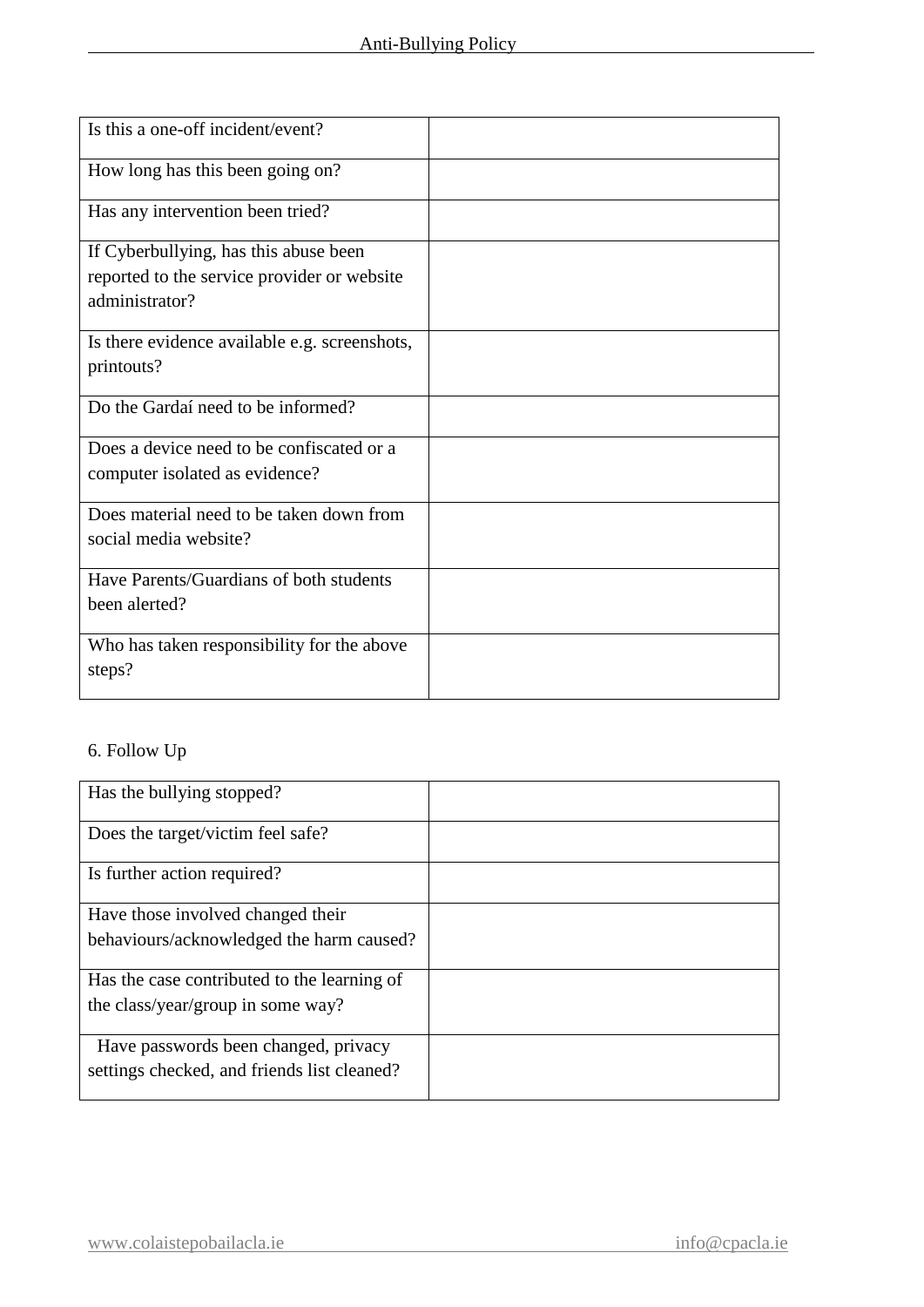Any further note such as the impact of this incident or recommendations:

Signed: ..........................................................

Date: .....................................................

Position: .........................................................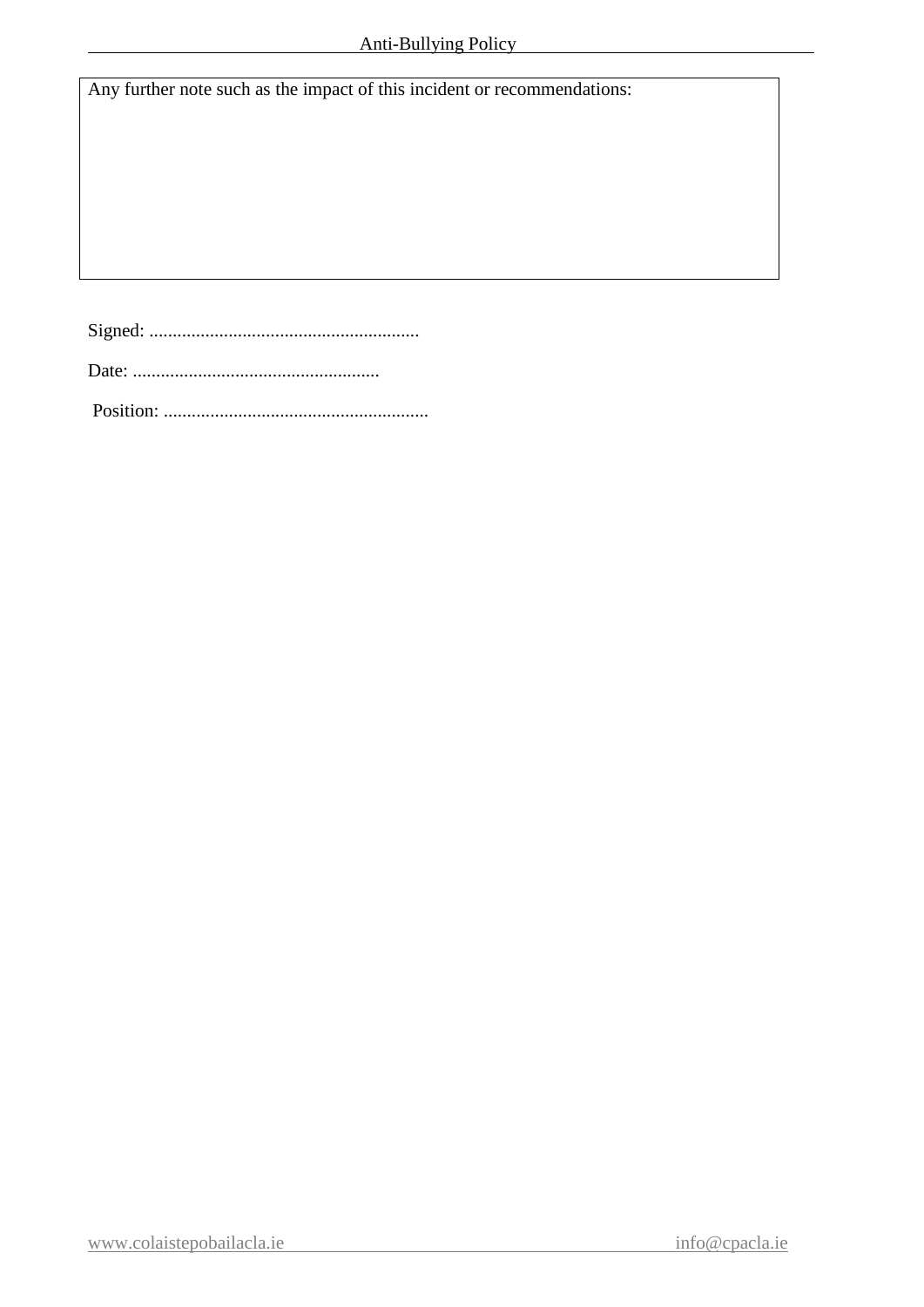## **Appendix 8: Template for Recording Bullying Behaviour**

#### **1. Name of pupil being bullied and class group**

Name Class

#### **2. Name(s) and class(es) of pupil(s) engaged in bullying behaviour**

| 3. Source of bullying concern/report | 4. Location of incidents (tick |  |
|--------------------------------------|--------------------------------|--|
| (tick relevant box(es)) $*$          | relevant box(es)) $*$          |  |
| Pupil concerned                      | Playground                     |  |
| Another Pupil                        | Classroom                      |  |
| Parent/Guardian                      | Corridor                       |  |
| Teacher                              | Toilets                        |  |
| Other                                | School Bus                     |  |
|                                      | Other                          |  |
|                                      |                                |  |

#### **5. Name of person(s) who reported** the bullying concern

#### **6. Type** of Bullying Behaviour (tick relevant box(es)) \*

| Physical Aggression | Cyber-bullying   |  |
|---------------------|------------------|--|
| Damage to Property  | Intimidation     |  |
| Isolation/Exclusion | Malicious Gossip |  |
| Name Calling        | Other (specify)  |  |

#### **7. Where behaviour is regarded as identity-based bullying, indicate the relevant category:**

| Homophobic | Disability/SEN<br>related | Racist | Membership of<br>Traveller community | Other (specify) |
|------------|---------------------------|--------|--------------------------------------|-----------------|
|            |                           |        |                                      |                 |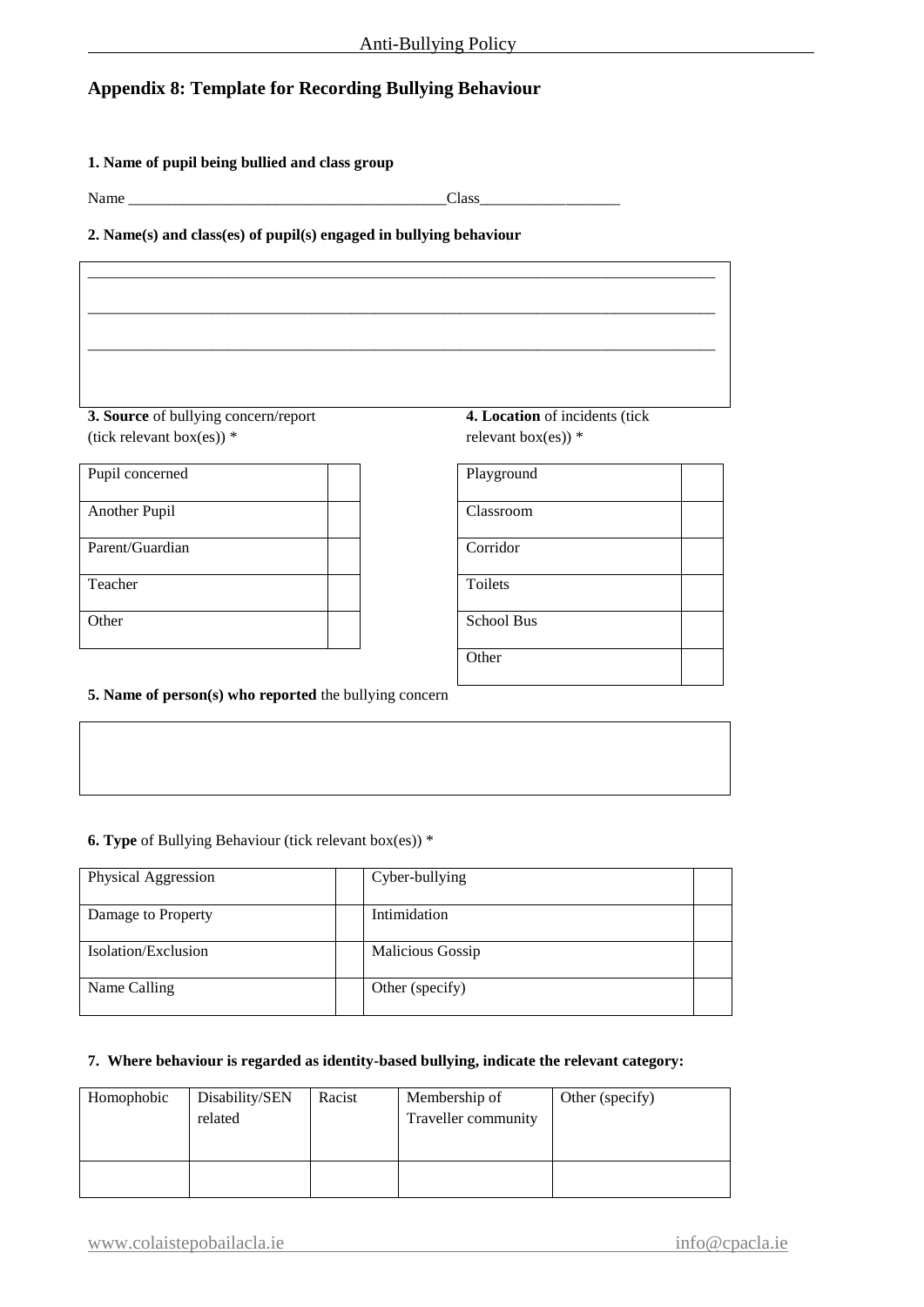#### **8. Brief Description of bullying behaviour and its impact**

#### **9. Details of actions taken**

Signed \_\_\_\_\_\_\_\_\_\_\_\_\_\_\_\_\_\_\_\_\_\_\_\_\_\_\_\_\_\_ (Relevant Teacher) Date \_\_\_\_\_\_\_\_\_\_\_\_\_\_\_\_\_\_\_\_\_\_\_\_\_\_\_

Date submitted to Principal/Deputy Principal \_\_\_\_\_\_\_\_\_\_\_\_\_\_\_\_\_\_\_

**\* Note:** The categories listed in the tables 3, 4 & 6 are suggested, and may be amended if necessary.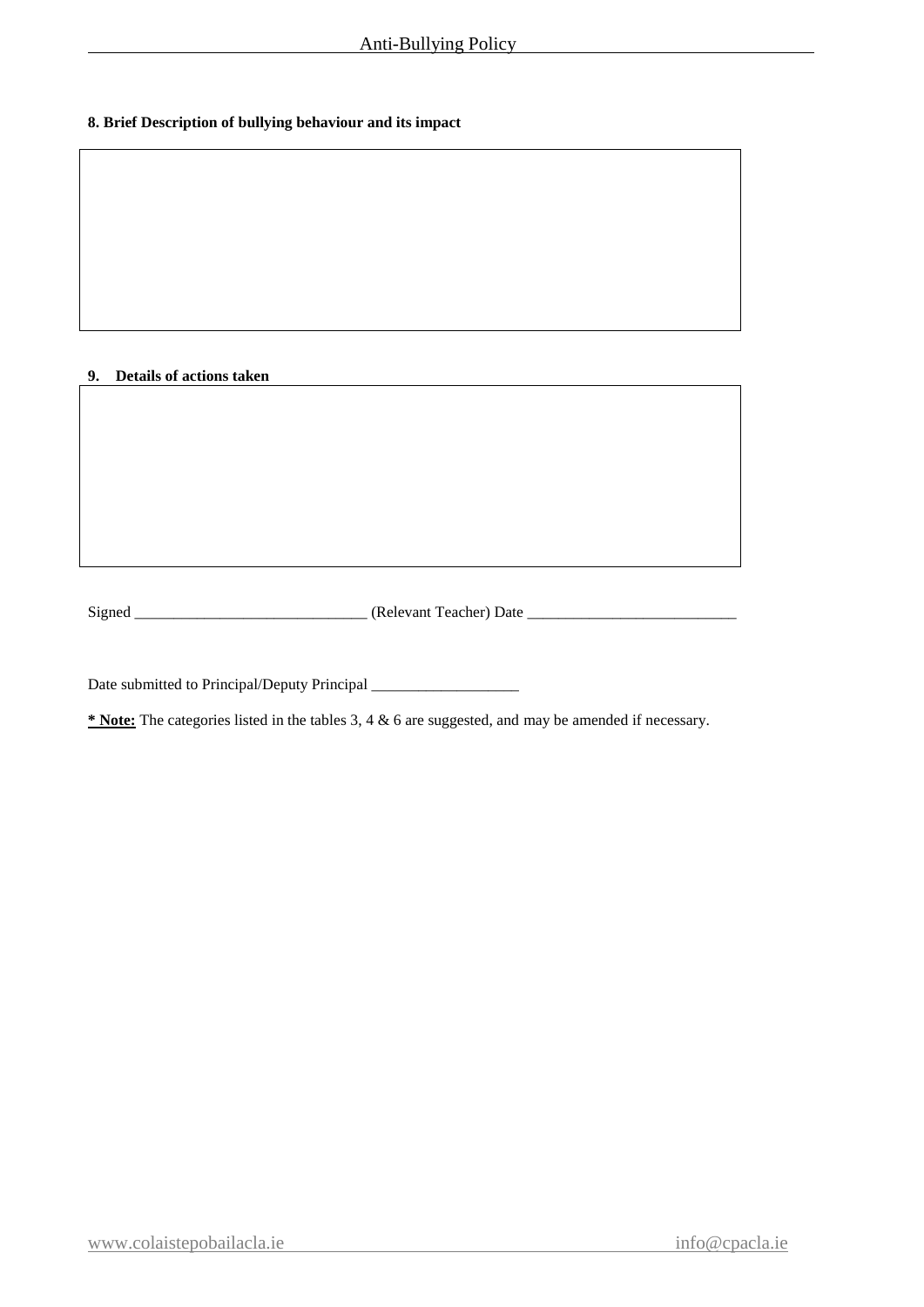## **Appendix 9: Existing Supports for Schools in their Efforts to Prevent and Manage Bullying (from: Action Plan on Bullying 2013)**

A range of services can provide support to schools in their efforts to prevent and manage bullying.

#### Available Nationally

While access to services may vary from region to region, the services and supports identified are currently available to most schools.

- Services under the aegis of the Department of Education and Skills: The Professional Development Service for Teachers - www.pdst.ie The PDST provides continuing professional development for teachers to improve the quality of teaching and learning in schools. Support is provided across a range of areas, both at primary and post-primary levels. Agreed priorities inform annual programmes of work. PDST now incorporates support for the Stay Safe Programme and Webwise – www.webwise.ie.
- The Social, Personal and Health Education Support Service www.sphe.ie The SPHE Support Service provides support for post-primary schools with all aspects of the implementation of SPHE and RSE in a whole school context. This includes provision for: whole-staff seminars on, for example, bullying prevention and intervention; in-school meetings on, for example policy review and development; school-based anti-bullying support to include, for example, administration of a student survey and provision of a Parent/Guardian Evening. In addition, the SPHE Support Service offers Continuing Professional Development for Teachers of SPHE, on a wide range of topics including, for example: sexual orientation and homophobia; mental health; and strategies for resolving bullying issues.
- National Education Centres www.ateci.ie Education centres support the in-service needs of local teachers, support locally identified needs and provide a range of activities for the educational community at primary and post-primary level. There are 21 full time and 9-part time centres nationwide, supported principally by the Department of Education and Skills.
- The National Induction Programme for Teachers www.teacherinduction.ie The NIPT aims to support the induction of newly qualified teachers into the teaching profession in primary and post-primary schools over the course of their first year. Professional development for NQTs is provided in areas such as, for example, Child Protection and Behaviour Management.
- Special Education Support Service www.sess.ie. SESS coordinates, develops and delivers a flexible range of professional development initiatives for primary and post-primary school personnel working with young people with special educational needs.
- National Educational Psychological Service www.education.ie. NEPS is identified as a potential support to both primary and post-primary schools in the management of bullying in light of the support that the service can provide in relation to: dealing with social, emotional and learning needs; managing critical incidents; and liaising with social services, CAMHS,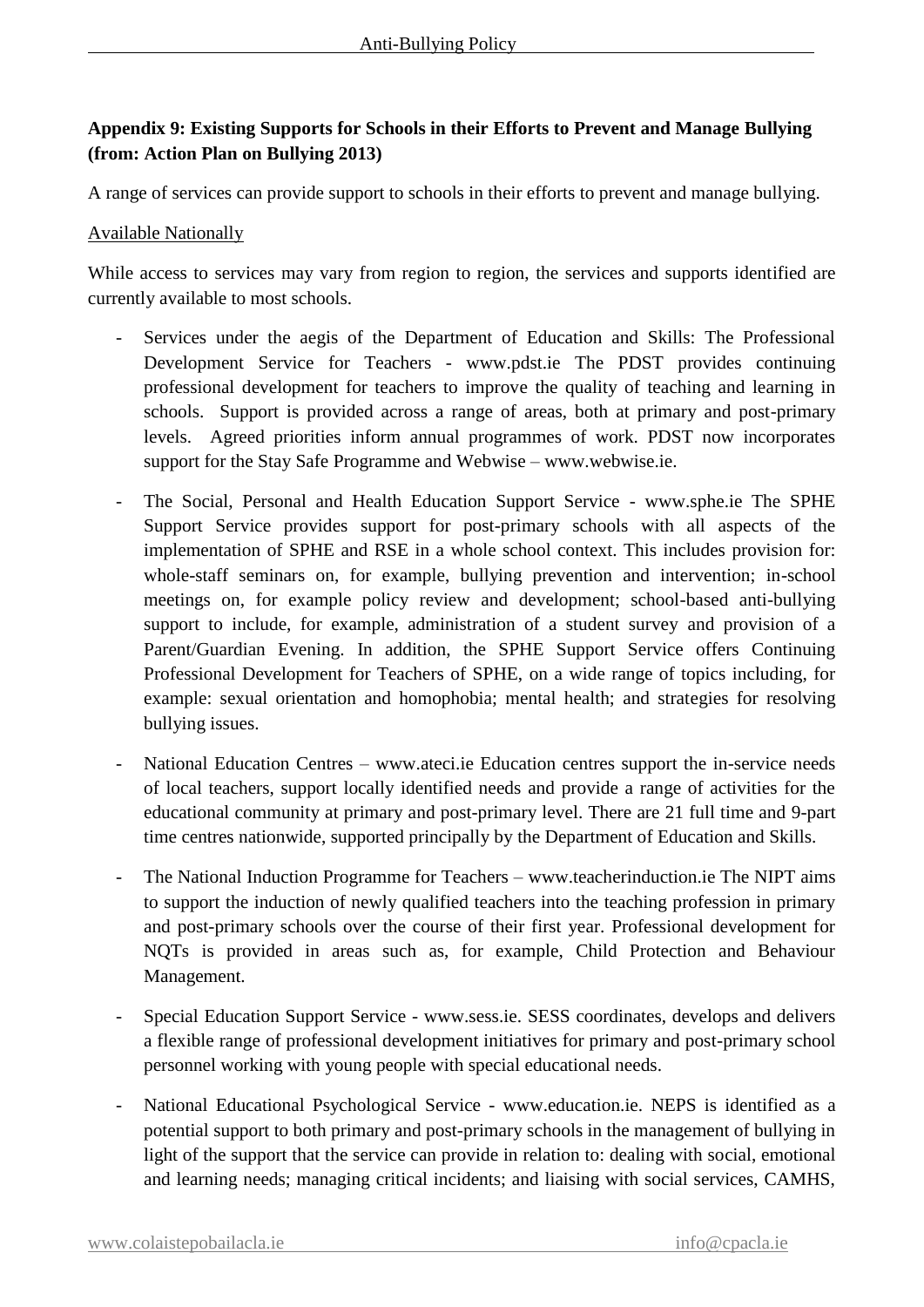relevant HSE and voluntary services, other professionals, and services and agencies of the Department of Education and Skills.

- The National Centre for Guidance in Education www.ncge.ie The NCGE plays a key role in supporting, developing and disseminating good practice in guidance for all areas of education at post-primary level. In recent times, for example, the NCGE, in conjunction with the Gay and Lesbian Equality Network, provided schools with a publication entitled "Supporting LGBT Students: The Role of the Guidance Counsellor".
- National Behaviour Support Service www.nbss.ie The NBSS provides a whole-school consultative service to self-selected post-primary schools. Continuing professional development is provided for staff on: the development of structures; targeted intervention behaviour support; and intensive individualised and/or small group support for students.
- The National Council for Special Education www.ncse.ie The NCSE has statutory responsibility for the provision of a service to young people with special educational needs through a network of special educational needs organisers. SENOs provide advice and support to primary and post-primary schools.
- Existing guidelines: The DES, often in collaboration with other bodies, provides a range of guidelines to advise and guide schools in relation to countering bullying. This includes, for example: Planning the School Guidance Programme; Guidelines for Second-level Schools on Embedding Equality in School Development Planning; and Schools and the Equal Status Act. These are available to download on the Department's website www.education.ie

Other relevant supports and programmes:

- Child and Family Agency TUSLA www.tusla.ie
- Children's Services' Committees
- Child and Family Support Agency
- Health Promotion Officers
- HSE Resource Officers for Suicide Prevention
- HSE Schools' Liaison Person
- Garda Primary and Post Primary School programmes

#### Available Locally

- Local GP Services

Pollagh Surgery - 098 43105

Achill Sound Surgery - 098 45231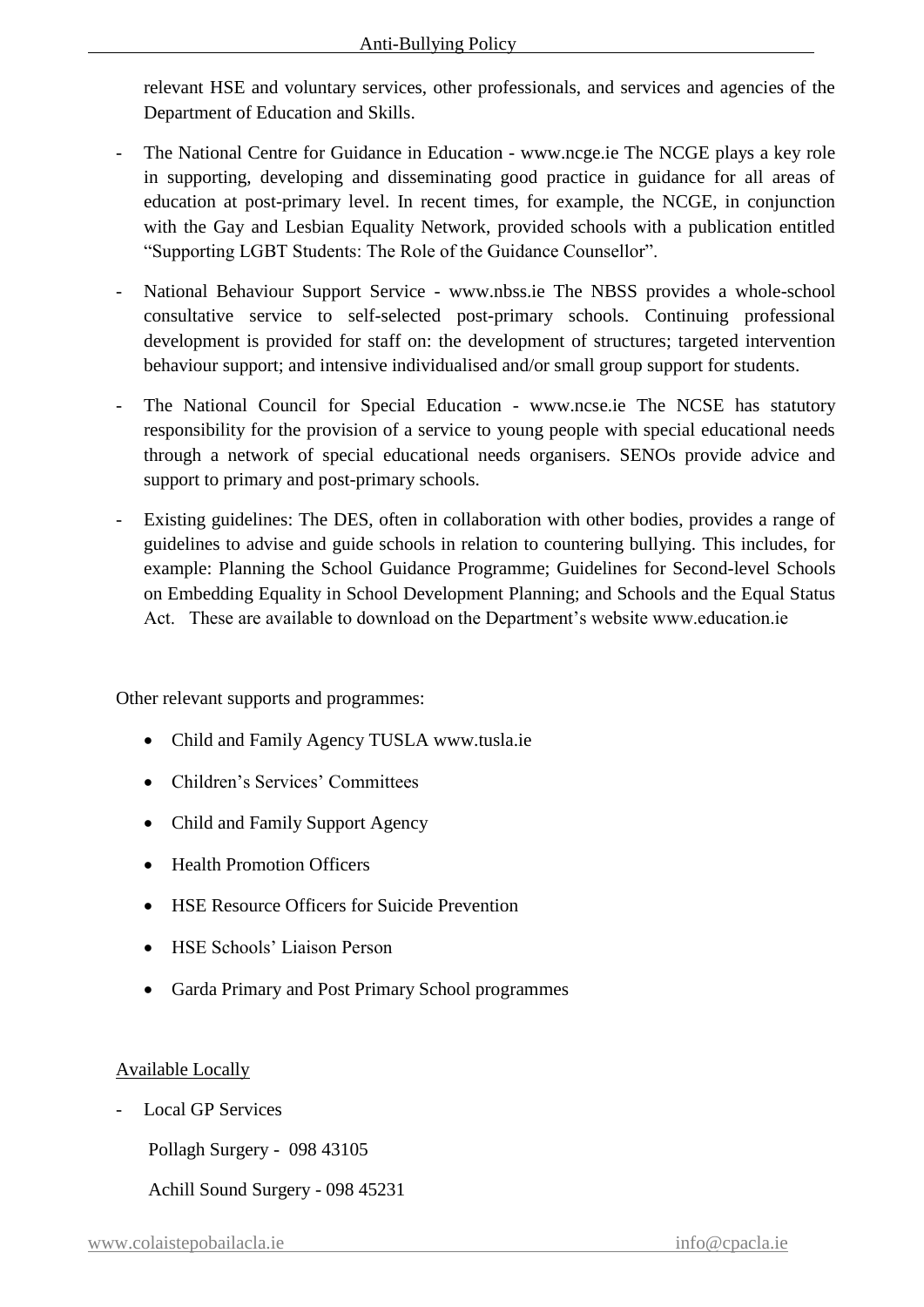Mulranny Surgery – 098 36134

- Garda Station, Achill Sound 098 45108
- Family Life Centre, Castlebar 094 9025900
- Rainbows Programme (Family Life Centre) 01 4734175
- Samaritans, Galway 091 561222
- Big Brother, Big Sister, Castlebar 086 3835859
- BodyWhys 1890 200 444
- Mayo Youth Health Initiative 094 906 7001
- School Completion Services 087 3286276
- Mayo Women's Support Services, Outreach Service 094 9025409
- Rape Crisis Centre (24 hr. helpline) 1 800 778 888
- Aware 1890 303 302
- Pieta House 093 25586
- Hope Project, Belmullet. 0949025900